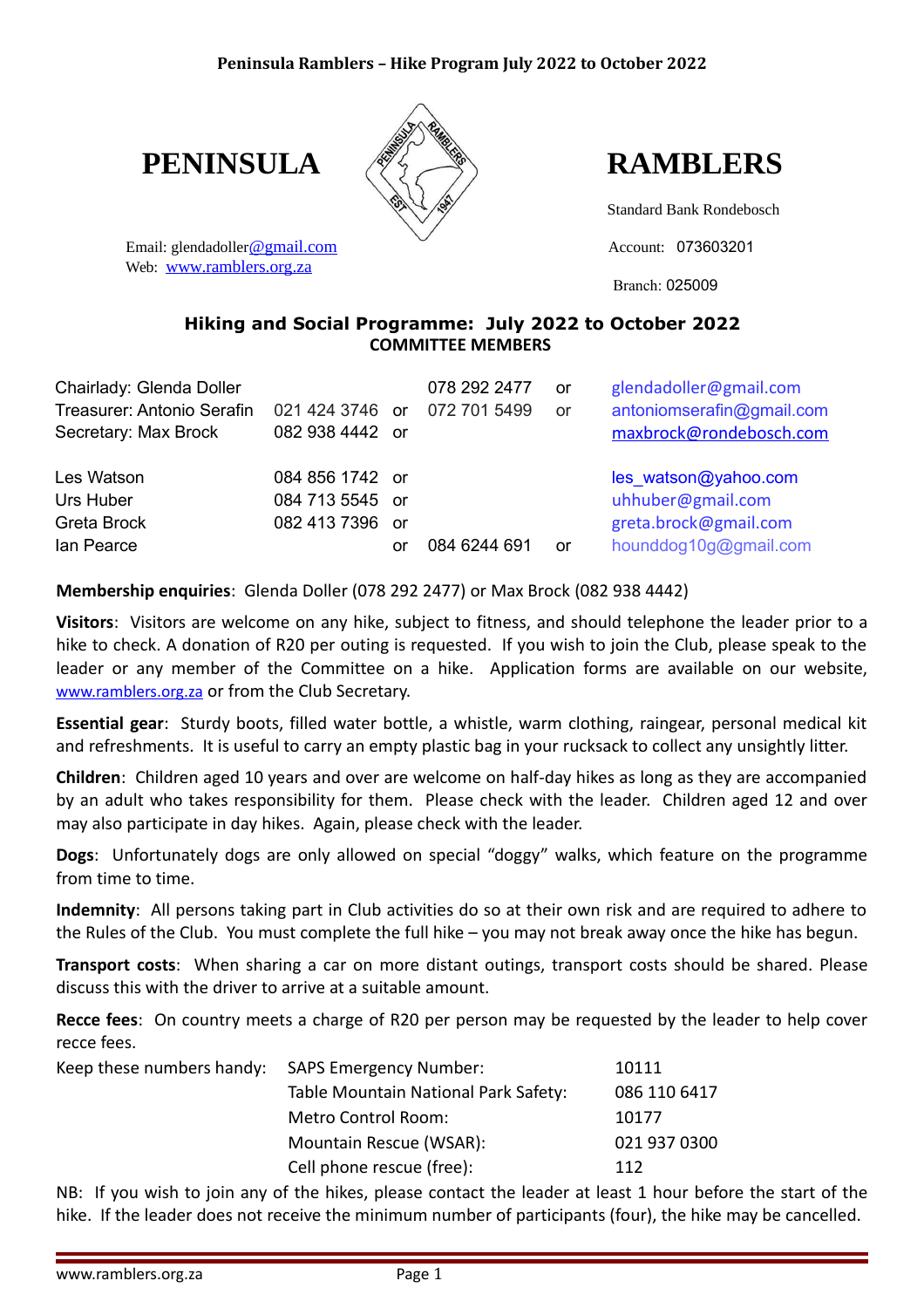## **Social Events**

#### **Friday, 19 August,**

6.30 pm Soup and Gluwein Evening. Come and join us for the annual soup evening at Sunnybrae, Renata's home which she so kindly invites us Ramblers to. A delicious variety of soups will be on the table, along with other surprises, plus some great gluwein. All compliments of the Ramblers.

Venue: Renata Puccini's home, 1 Sunnybrae Road Rondebosch.

#### RSVP: **Glenda Doller 078 2922 477, landline 021 794 5989**

**Various social events and hikes will be advertised adhoc via Facebook and email. Please watch out for these on the electronic media mentioned above.**



#### **What is the nature of hiking?**

**hiking, walking in nature as a recreational activity. Especially among those with sedentary occupations, hiking is a natural exercise that promotes physical fitness, is economical and convenient, and requires no special equipment.**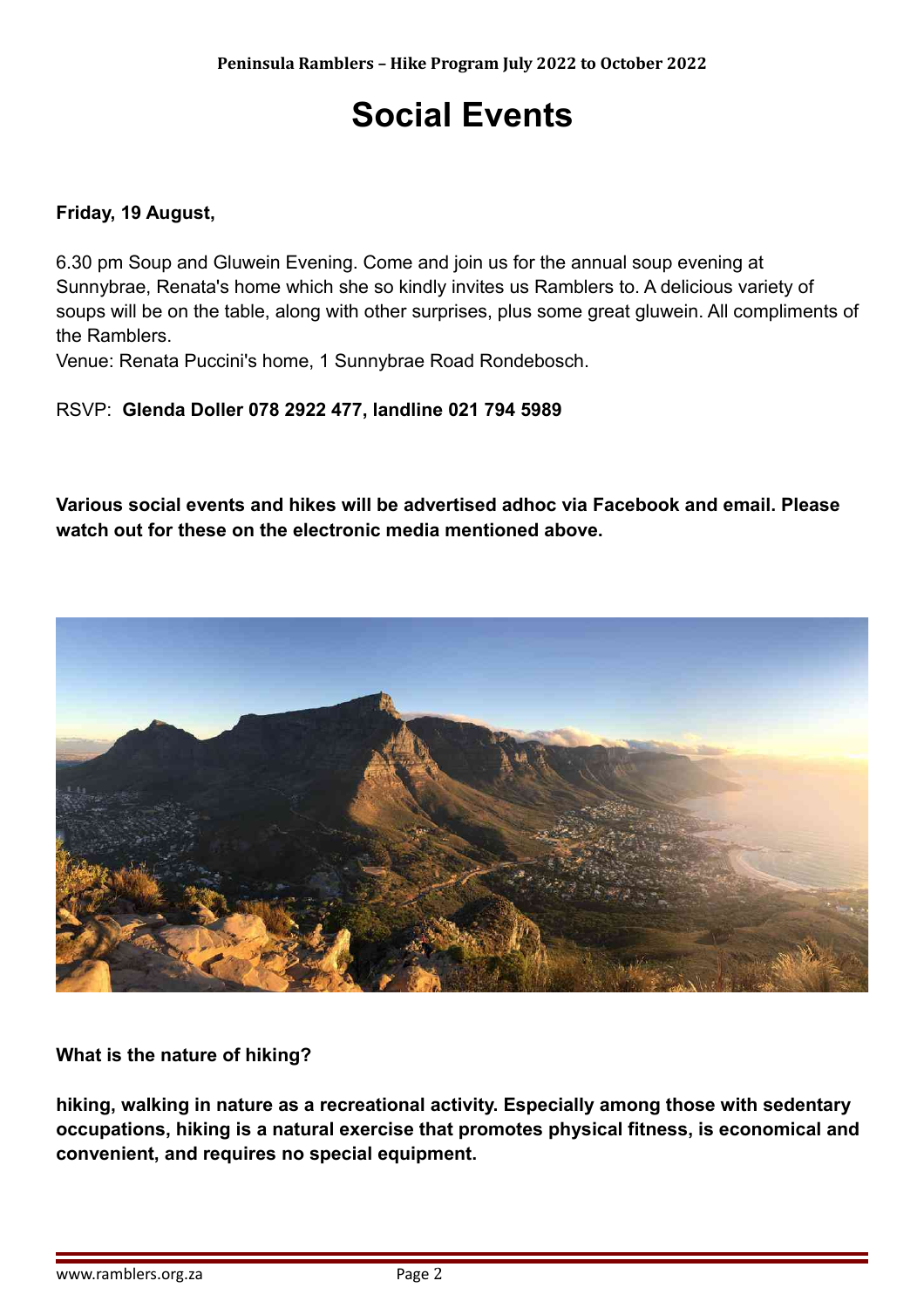## **Hikes**

#### **101 - Sat, 2 July : Constantiaberg Peak**

Meet: **8:30 AM** at Top Parking Lot **(**Silvermine Gate 1)

**Hike details:** Meet at top parking lot. Walk towards the Hout Bay look out point. Ascend to Constantiaberg mast. Descend via the back of Elephants Eye and along Steenberg Ridge.

Difficulty: **Strenuous** Duration: **3 - 4 Hours** Distance: **5 - 8 km**

Scrambling over rocks: **No** Exposure to heights: **No** Doggie Walk: **No**

Hike Leader: **Lizette Leigh - 074 462 3496 - [limaleigh@gmail.com](mailto:limaleigh@gmail.com)**

**----------------------------------------------------------------------------------------------------------------------------------**

#### **102 - Sun, 3 July : Coastal amble from Llandudno to bos400**

Meet: **8:30 AM** at Llandudno parking lot

**Hike details:** Will try get to Isthmus if tides allow but a nice walk to get fitness up. Rain cancels

Difficulty: **Moderate** Duration: **3 - 4 Hours** Distance: **8 - 10 km**

Scrambling over rocks: **No** Exposure to heights: **No** Doggie Walk: **Yes (with TMNP permit)**

Hike Leader: **Glenda Doller - 078 292 2477 - [glendadoller@gmail.com](mailto:glendadoller@gmail.com)**

### **103 - Sat, 9 July : Chapman´s Contour Path**

Meet: **9:00 AM** at at the end of the hike, parking area just before the East Fort on Chapman´s Peak Drive. We will then shuttle to the beginning of the hike.

**----------------------------------------------------------------------------------------------------------------------------------**

**Hike details:** Uphill next to the stream to the contour path. Scenic views all the way over Hout Bay, past flat rock ravine and blackburn ravine, down to the end point at the East Fort. Shuttle back to the cars at the beginning of the hike. Heavy rain cancels.

Difficulty: **Moderate** Duration: **2 - 3 Hours** Distance: **5 - 8 km**

Scrambling over rocks: **No** Exposure to heights: **No** Doggie Walk: **No**

Hike Leader: **Sándor Nagy - 082 082 0482 - sandor.nagy@solestex.com**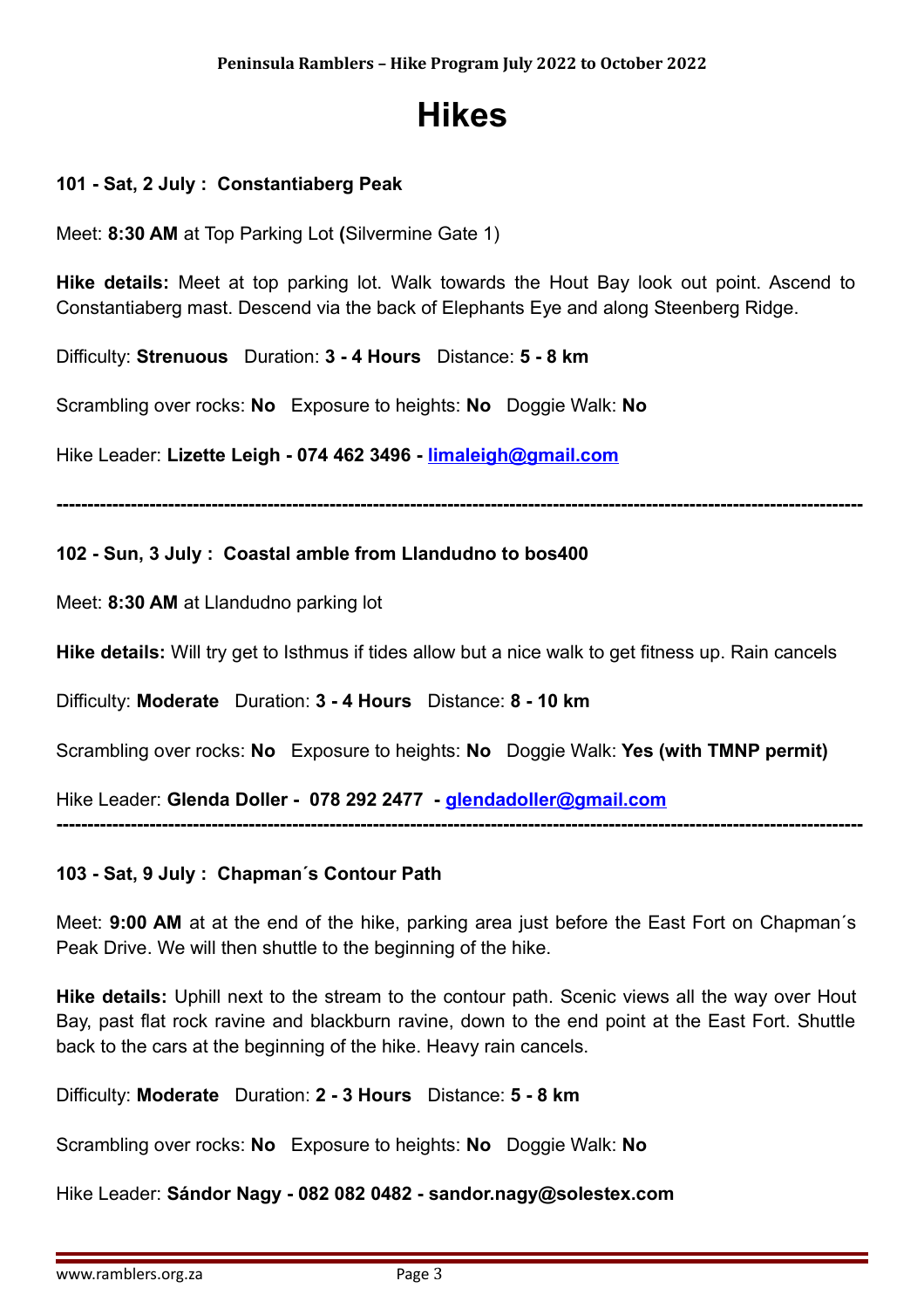#### **104 - Sun, 10 July : Reserve, Cleft and Junction Peak**

Meet: **8:00 AM** at Constantia Nek Parking Area

**Hike details:** We will make our way up from the Nek towards the Overseer's Hut, walk on to Junction Peak, having a break and explore. Circle around to walk across the Hely Hutchinson dam wall. Then around walking between Cleft Peak and Reserve Peak. Back towards the Overseer's Hut and down to Constantia Nek

Difficulty: **Strenuous** Duration: **5 - 6 Hours** Distance: **8 - 10 km**

Scrambling over rocks: **Yes** Exposure to heights: **No** Doggie Walk: **No**

Hike Leader: **Lizette Leigh - 074 462 3496 - [limaleigh@gmail.com](mailto:limaleigh@gmail.com)**

**----------------------------------------------------------------------------------------------------------------**

#### **105 - Sat, 16 July : The Crags to waterfall back along Jeep track.**

Meet: **8:00 AM** at Silvermine gate 1. Meet at the Mountain Bike parking.

**Hike details:** We head straight up to the Crags, and then head in the direction of Elephants Eye, enjoying the views of Constantia and the Cape flats. But, turning down to a waterfall, before the Look out, and then down to a jeep track, which will bring us back to the start.

Preferably contact me on WhatsApp. Les 084 856 1742

Difficulty: **Moderate** Duration: **3 - 4 Hours** Distance: **5 - 8 km**

Scrambling over rocks: **No** Exposure to heights: **No** Doggie Walk: **No**

Hike Leader: **Les Watson - 084 856 1742 - les\_watson@yahoo.com`**

#### **What are the 3 types of hikes?**

**Though it is up to each individual hiker to categorize their adventure as they choose, I have observed that the vast majority of hikers conform to one of the 3 most popular styles of hiking; peak-bagging, long distance hiking, and day hiking.05 Feb 2016**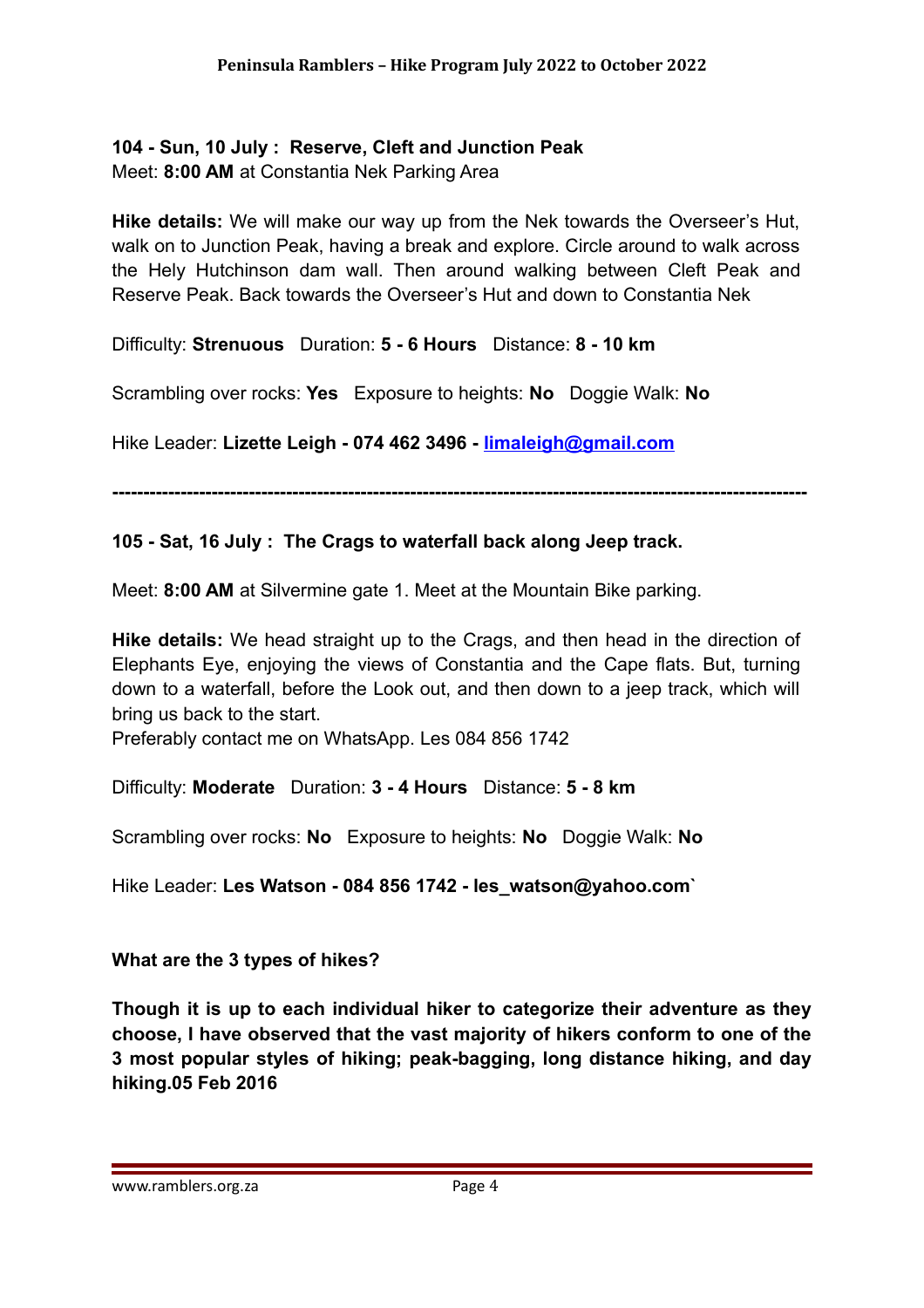#### **106 - Sun, 17 July : Blokhuiskop Circuit**

Meet: **8:30 AM** at Parking area bottom of Clovelly Rd

**Hike details:** We will ascend Cave Peak via the Trappieskop Saddle, traverse below Boomslang Cave across to Blokhuiskop. From there we will descend to Dead Man's Path and make our way round to the jeep track past Clovelly Golf Course and thence back to the cars.

Dogs with TMNP permit and good stamina and agility welcome. Wet rain cancels, dry rain still doable.

Difficulty: **Moderate** Duration: **5 - 6 Hours** Distance: **8 - 10 km**

Scrambling over rocks: **Yes** Exposure to heights: **No** Doggie Walk: **Yes (with TMNP permit)**

Hike Leader: **Charley Lewis - 083 539 5242 - [charley.a.lewis@gmail.com](mailto:charley.a.lewis@gmail.com)**

**107 - Sat, 23 July : Elsies Peak**

Meet: **9:00 AM** at Parking area opposite Zip Print at the top of Second Avenue, Fish Hoek.

**Hike details:** Walk up the steps to the start of the trail and take the circular route. Tea at the beacon.

Difficulty: **Moderate** Duration: **2 - 3 Hours** Distance: **Less than 5 km**

Scrambling over rocks: **No** Exposure to heights: **No** Doggie Walk: **Yes (with TMNP permit)**

Hike Leader: **Elizabeth Robinson - 083 765 2307 - [swiss.robinson@gmail.com](mailto:swiss.robinson@gmail.com)**

**Hiking clears the mind and reduces stress**

**Going for a hike reduces your blood pressure and cortisol levels producing a calming effect only nature can offer - over an above the benefits of exercise alone.**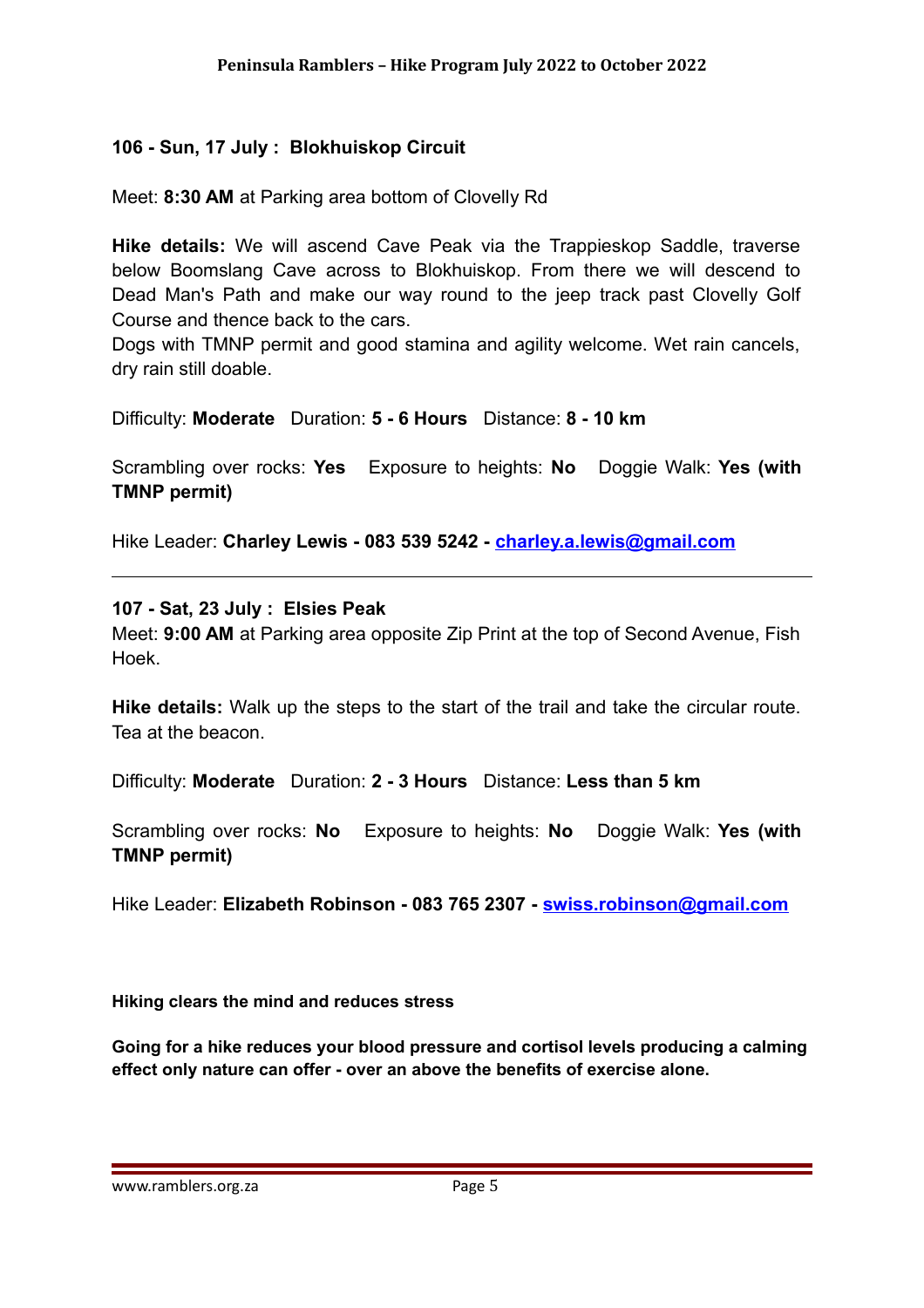#### **108 - Sun, 24 July : Valley of the Red Gods**

Meet: **8:00 AM** at Theresa Ave, Camps Bay

**Hike details:** We hike up Kasteelspoort. At the top turn left, pass MCSA turnoff to Red Gods and Isolation. We can explore the area depending on time after lunch. Then return the same way we came. Great views from up there.

Difficulty: **Strenuous** Duration: **4 - 5 Hours** Distance: **8 - 10 km**

Scrambling over rocks: **No** Exposure to heights: **No** Doggie Walk: **No**

Hike Leader: **Ian Pearce - 084 6244 691 - [hounddog10g@gmail.com](mailto:hounddog10g@gmail.com)**

**----------------------------------------------------------------------------------------------------------------**

#### **109 - Sat, 30 July : The magic green belts of Constantia**

Meet: **9:00 AM** at Alphen green belt

**Hike details:** A chance to see some beautiful green belts. Alphen, Diep River and Die Hel

Difficulty: **Easy** Duration: **3 - 4 Hours** Distance: **5 - 8 km**

Scrambling over rocks: **No** Exposure to heights: **No** Doggie Walk: **Yes (with TMNP permit)**

Hike Leader: **Glenda Doller - 078 292 2477 - [glendadoller@gmail.com](mailto:glendadoller@gmail.com)**

#### **110 - Sun, 31 July : East Fort to Constantia Nek**

Meet: **8:00 AM** at Constantia Nek

**Hike details:** Distance 10km. We will shuttle to East Fort. We climb up to the "contour path" and track along the impressive cliffs of the Constantia Berg, on to Vlakkenberg and then down to Constantia Nek.

Difficulty: **Very strenuous** Duration: **5 - 6 Hours** Distance: **More than 10km**

Scrambling over rocks: **No** Exposure to heights: **No** Doggie Walk: **No**

Hike Leader: **Marco Bauer - 084 370 8855- [marco@brwm.co.za](mailto:marco@brwm.co.za)**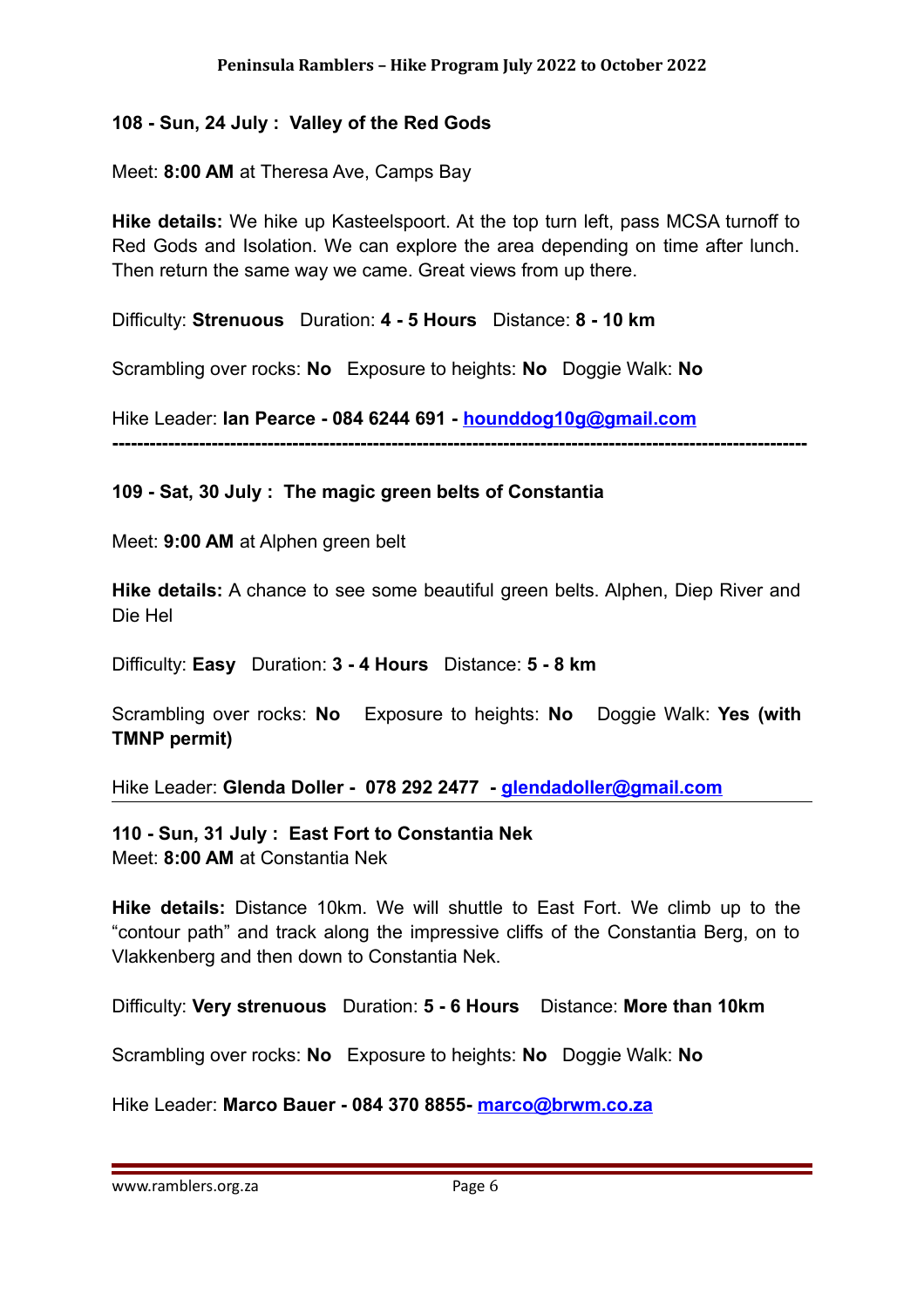#### **111 - Sat, 6 August : Myberg Ravine Waterfall**

Meet: **8:00 AM** at Suikerbossie Restaurant / Ruyterplaats entrance

**Hike details:** We will head up to the contour path, and follow it to Myberg Ravine. Then head up to see the waterfall. Preferably contact me on WhatsApp.

Difficulty: **Easy** Duration: **3 - 4 Hours** Distance: **Less than 5 km**

Scrambling over rocks: **No** Exposure to heights: **No** Doggie Walk: **No**

Hike Leader: **Les Watson - 084 856 1742 - [les\\_watson@yahoo.com](mailto:les_watson@yahoo.com)**

**----------------------------------------------------------------------------------------------------------------**

#### **112 - Sun, 7 August : Silvermine Gate 2 Dassieskasteel Traverse**

Meet: **8:30 AM** at Silvermine Gate 2

**Hike details:** Start on jeep track then branch off the Dead man's path and traverse around Kleintuinkop. Then zig zag up to the top of Kleintuinkop. Tea at Bertie's Balcony then return to cars along the Fisherman's Trail.

Difficulty: **Strenuous** Duration: **5 - 6 Hours** Distance: **8 - 10 km**

Scrambling over rocks: **Yes** Exposure to heights: **Yes** Doggie Walk: **No**

Hike Leader: **Peter Philips - 076 232 6990 - [peterphillips308@gmail.com](mailto:peterphillips308@gmail.com)**

**What is the most basic rule of hiking?**

**The best thing you can do when hiking is to remember the "golden rule": treat others the way you would want to be treated. Here are some main points of hiking etiquette. Hikers coming uphill have the right of way. If you're descending the trail, step aside and give space to the people climbing up.**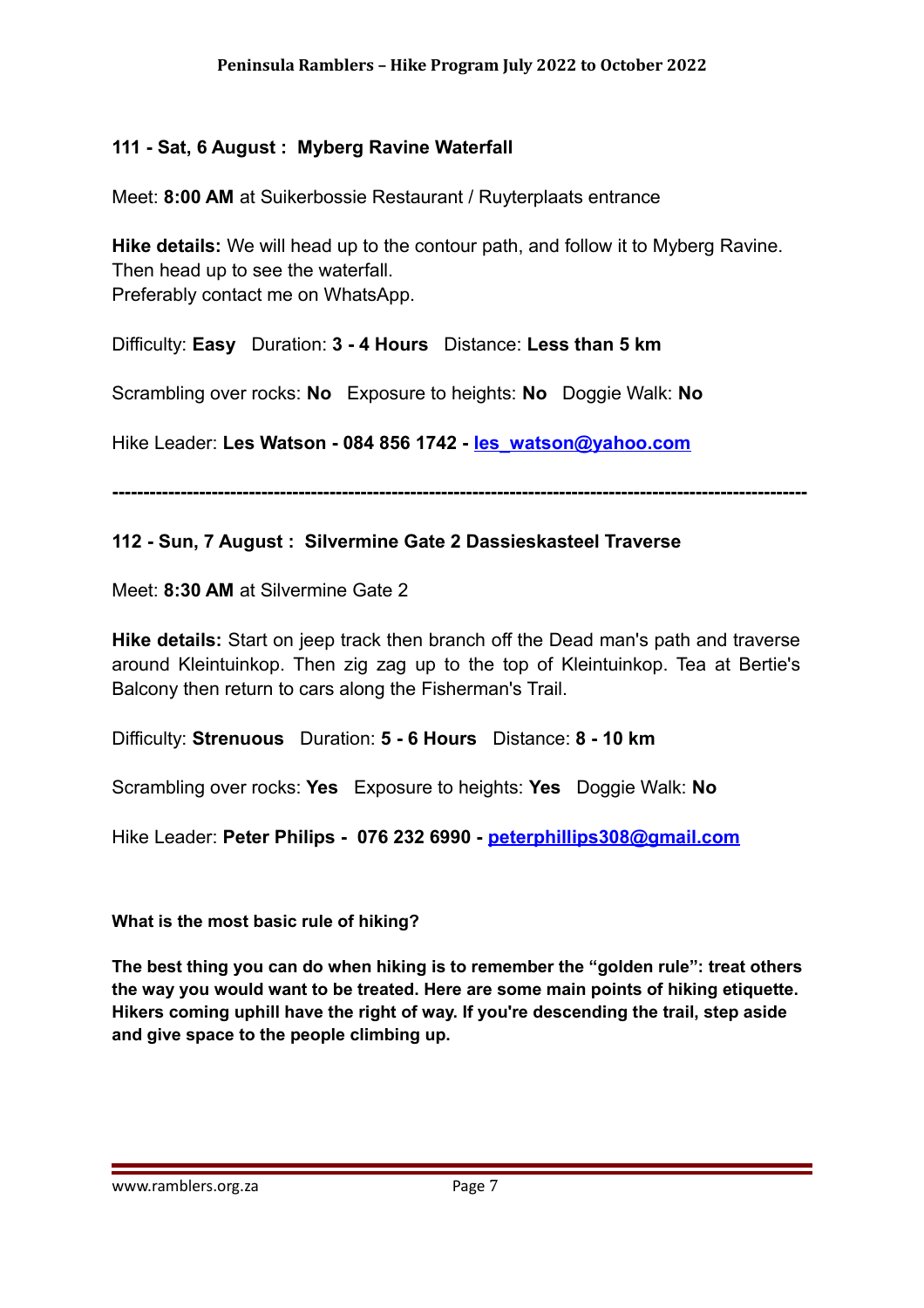**113 – Tuesady, 9 August (National Women's Day) : Walk on a Wine Farm with Lunch and Wine Tasting afterwards**

Details to follow, but keep the date free if you are keen to join.

----------------------------------------------------------------------------------------------------------------

#### **114 - Sat, 13 August : Baviaan Ravine Waterfall.**

Meet: **8:00 AM** at End of Baviaanskloof Rd Hout Bay <https://www.google.co.za/maps/@-34.0439624,18.3652458,16z>

**Hike details:** We head up to the waterfall, which should be flowing freely, and giving a good show. Then up to a jeep track which circles in an anti-clockwise direction towards Skoorsteen berg. Then down to and through a lovely indigenous forest. I would prefer that you use WhatsApp to contact me. Les. 0848561742

Difficulty: **Moderate** Duration: **4 - 5 Hours** Distance: **5 - 8 km**

Scrambling over rocks: **No** Exposure to heights: **No** Doggie Walk: **No**

Hike Leader: **Les Watson - 084 856 1742 - [les\\_watson@yahoo.com](mailto:les_watson@yahoo.com)**

**----------------------------------------------------------------------------------------------------------------**

#### **115 - Sun, 14 August : Suther Peak**

Meet: **9:00 AM** at Parking at end of Eustegia Way, off Edgar Rd off Victoria Rd, Hout Bay.

**Hike details:** From the carpark we hike up to Mitchell's Road to the start of the trail up Suther Peak. There are one or two scrambly bits to negotiate plus a part with staples in the rocks but doable. A relatively short hike but rewardin

Difficulty: **Strenuous** Duration: **3 - 4 Hours** Distance: **5 - 8 km**

Scrambling over rocks: **Yes** Exposure to heights: **Yes** Doggie Walk: **No**

Hike Leader: **Ian Pearce - 084 6244 691 - [hounddog10g@gmail.com](mailto:hounddog10g@gmail.com)**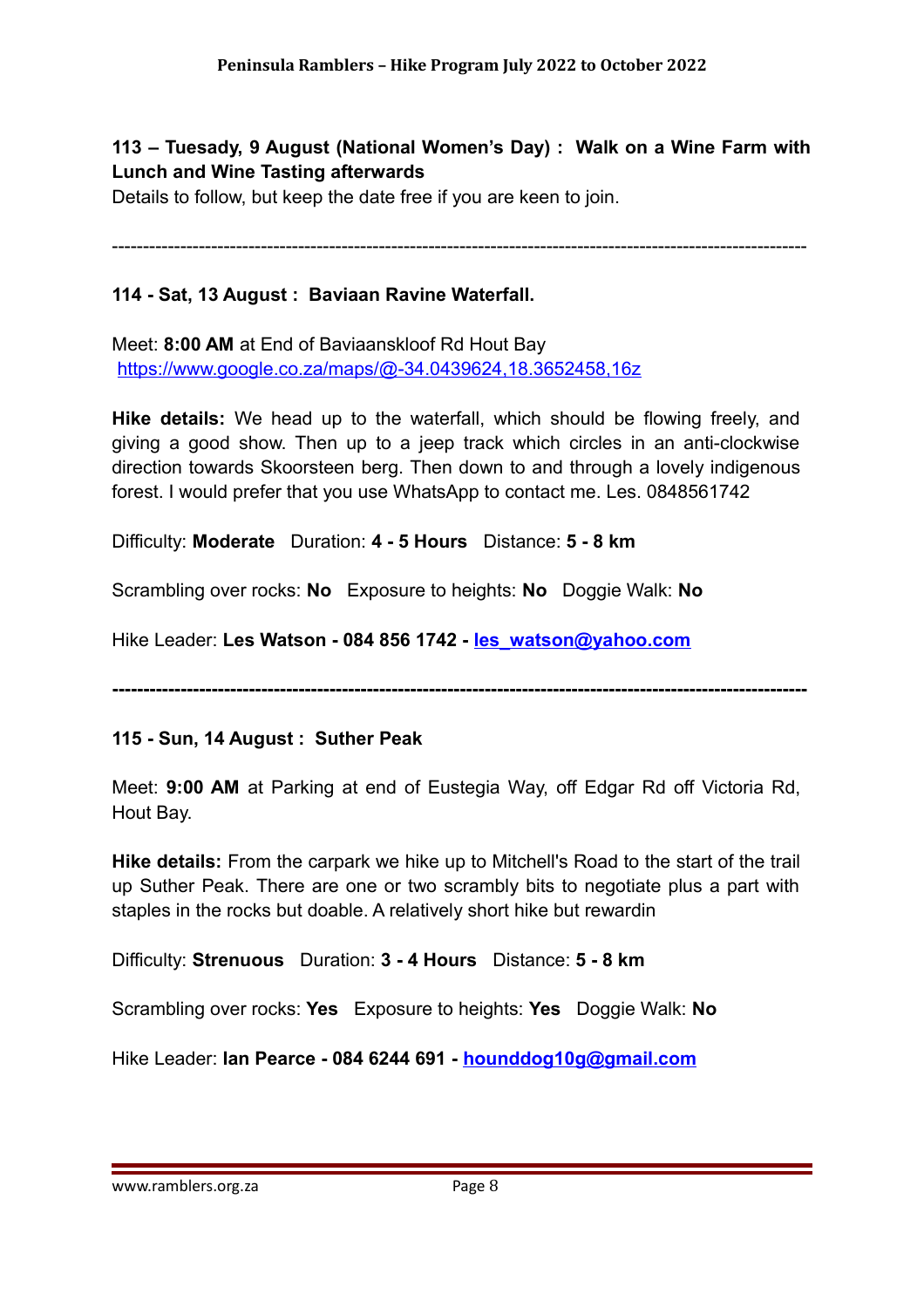#### **116 - Sat, 20 August : Chapman's Peak**

Meet: **8:30 AM** at Parking Opposite Chapman's Peak Hotel

**Hike details:** We walk from Chapman's Peak Drive parking, to the Peak and same back. Beautiful views, flowers, 5,2km total.

Difficulty: **Strenuous** Duration: **3 - 4 Hours** Distance: **5 - 8 km**

Scrambling over rocks: **No** Exposure to heights: **No** Doggie Walk: **No**

Hike Leader: **Marco Bauer - 084 370 8855- [marco@brwm.co.za](mailto:marco@brwm.co.za)**

**----------------------------------------------------------------------------------------------------------------**

#### **117 - Sun, 21 August : Trappieskop**

Meet: **9:30 AM** at Turn off Main Road towards Clovelly at traffic lights (Clovelly Road) and meet in large sandy parking area on the left.

**Hike details:** We will walk around the wetlands and then up through Clovelly to ascend Trappieskop.

Difficulty: **Moderate** Duration: **2 - 3 Hours** Distance: **Less than 5 km**

Scrambling over rocks: **No** Exposure to heights: **No** Doggie Walk: **Yes (with TMNP permit)**

Hike Leader: **Elizabeth Robinson - 083 765 2307 - [swiss.robinson@gmail.com](mailto:swiss.robinson@gmail.com)**



"What you have is working. This is hiking-hiking is different from working."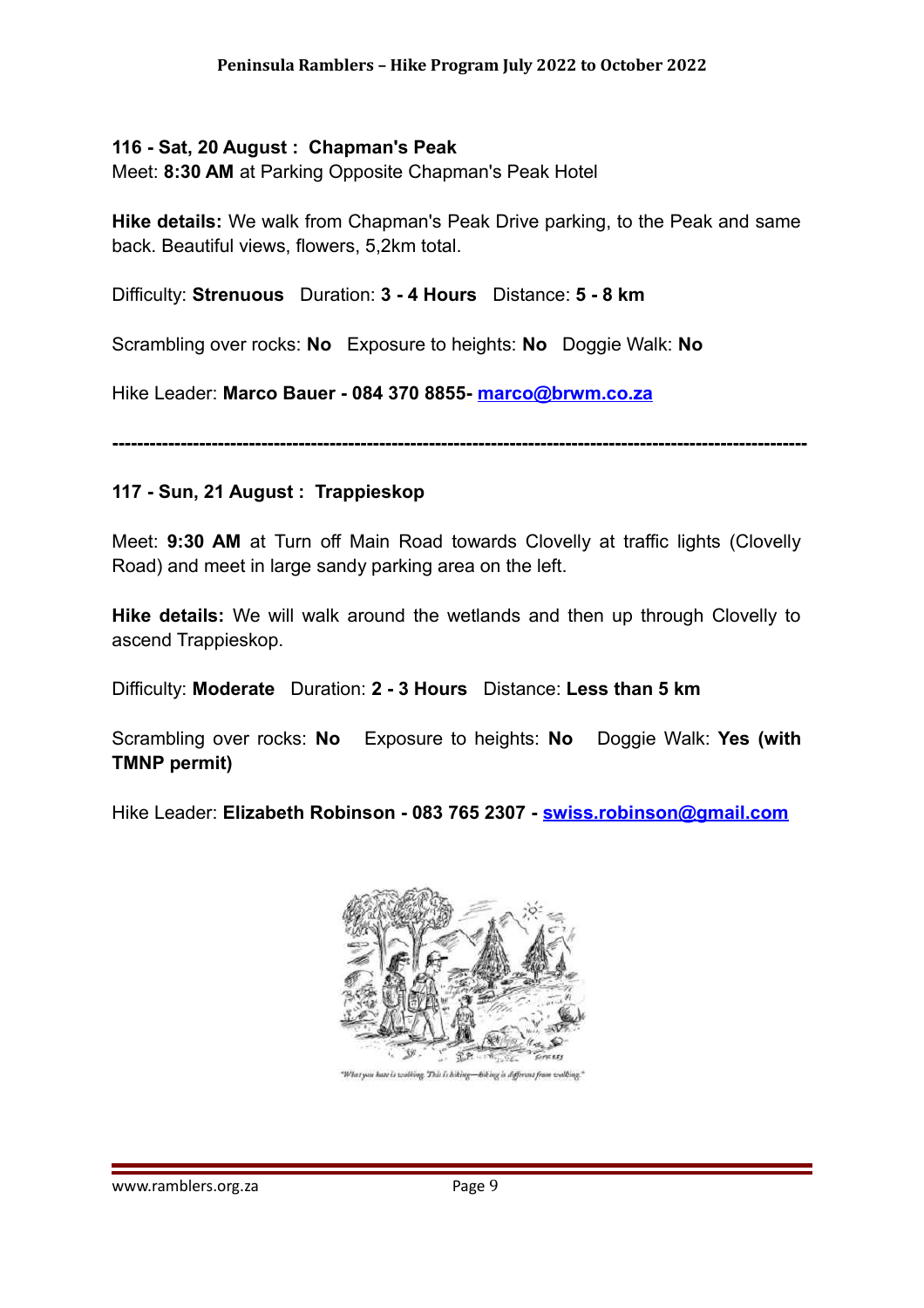#### **118 - Sat, 27 August : Kanonkop and Paulsberg**

Meet: **8:30 AM** at just after the entrance gate at the Cape of Good Hope section of the Table Mountain National Park. We drive together to the start of the hike, near Bordjiesrif.

**Hike details:** We take the gentle rise with the log steps at the start, taking a circular route to the cannon. After a brief stop we ascend to Paulsberg, catch our breath before we descend and continue the circular route. Heavy rain cancels.

Difficulty: **Moderate** Duration: **3 - 4 Hours** Distance: **5 - 8 km**

Scrambling over rocks: **No** Exposure to heights: **No** Doggie Walk: **No**

Hike Leader: **Sándor Nagy - 082 082 0482 - [sandor.nagy@solestex.com](mailto:sandor.nagy@solestex.com)**

#### **119 - Sun, 28 August : Table Mountain Back Table**

Meet: **8:00 AM** at Constantia Nek Parking Lot

**Hike details:** Up the first path in the direction of Eagle's nest, walking parallel to the jeep track until we meet up with the jeep track just before the metal bridge. Skirt the edges of the dams. Walk through Ash Valley, past the Dommisse Hut and meet up with the Overseer's Hut. Return to Constantia Nek via the same route.

Difficulty: **Strenuous** Duration: **5 - 6 Hours** Distance: **8 - 10 km**

Scrambling over rocks: **No** Exposure to heights: **No** Doggie Walk: **No**

Hike Leader: **Lizette Leigh - 074 462 3496 - [limaleigh@gmail.com](mailto:limaleigh@gmail.com)**

**"Over the mountains & through the woods, down the river & up the valley, over the boulders & through the stream to nobody's house I go." - Unknown**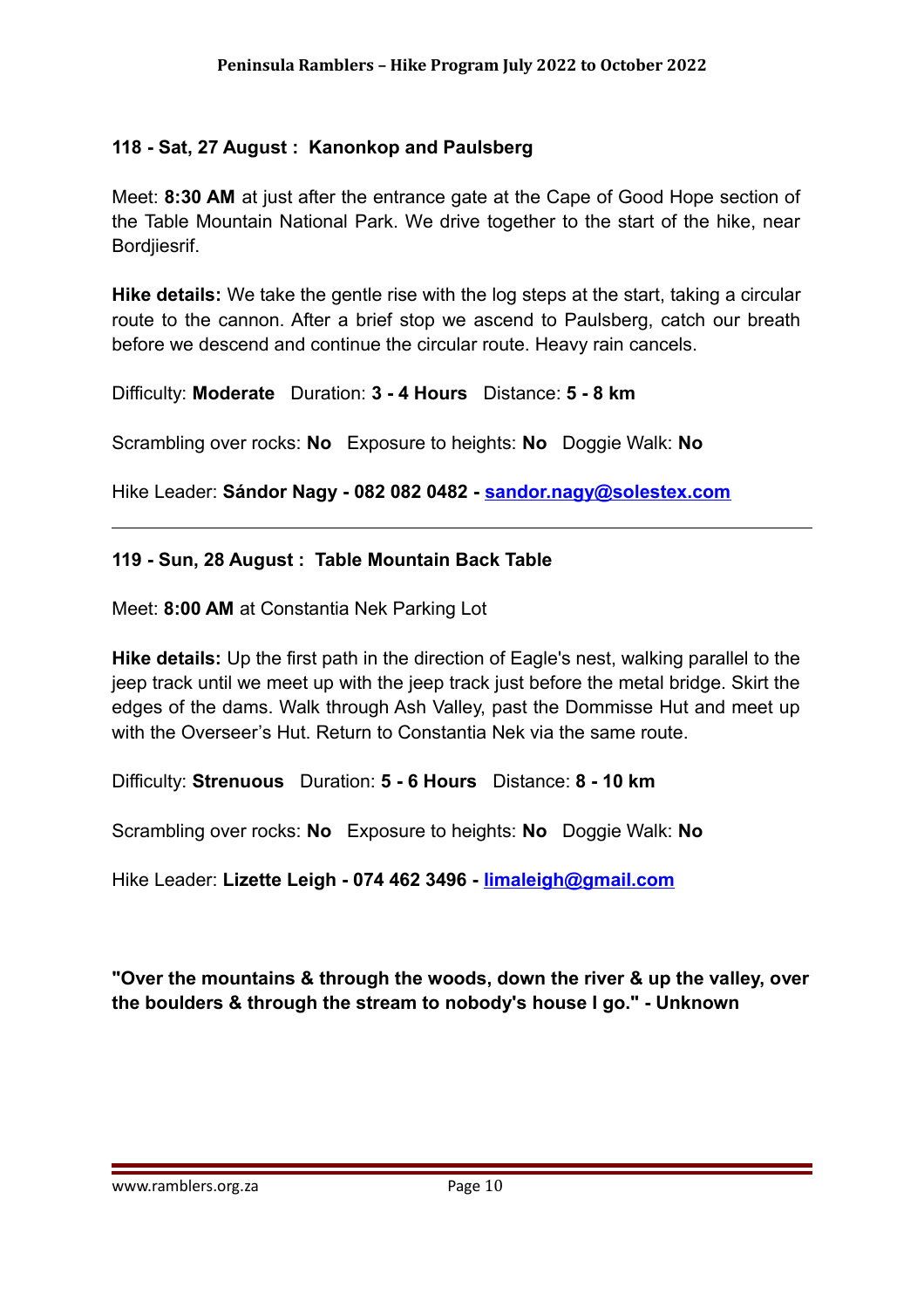#### **120 - Sat, 3 September : Vlakkenberg Forest and peak.**

Meet: **8:00 AM** at 32 Price Drive, Constantia. <https://goo.gl/maps/84yN8d2ufV33XxBK7>

**Hike details:** We will start off walking through the dense canopy of the Vlakkenberg forest, and meander along a free-flowing stream. Then go up to the top and around the Vlakkenberg peak, coming down the same way and returning through a different part of the forest. There is a short bit where hands will be needed to get over some rocks.

Preferably contact me on WhatsApp. Les 084 856 1742

Difficulty: **Moderate** Duration: **3 - 4 Hours** Distance: **5 - 8 km**

Scrambling over rocks: **No** Exposure to heights: **No** Doggie Walk: **No**

Hike Leader: **Les Watson - 084 856 1742 - [les\\_watson@yahoo.com](mailto:les_watson@yahoo.com)**

#### **121 - Sun, 4 September : North Peak and Simonsberg above Simon's Town via Just Nuisance steps and Mule Track.**

Meet: **8:30 AM** at Long Beach Simon's Town

**Hike details:** Ascend Just Nuisance's steps then skirt the naval buildings and continue up faint path up North Peak. Tea at a nice viewpoint then traverse over Simonsberg then down to the Blockhouse Gap before descending down the mule track to some cars in Jan Smuts Drive. There will be car shuttling. NB The exposure to heights is very minimal.

Difficulty: **Strenuous** Duration: **5 - 6 Hours** Distance: **5 - 8 km**

Scrambling over rocks: **Yes** Exposure to heights: **Yes** Doggie Walk: **No**

Hike Leader: **Peter Philips - 076 232 6990 - [peterphillips308@gmail.com](mailto:peterphillips308@gmail.com)**

**"If the winter is too cold and the summer is too hot, you are not a hiker." - A bitter hiker**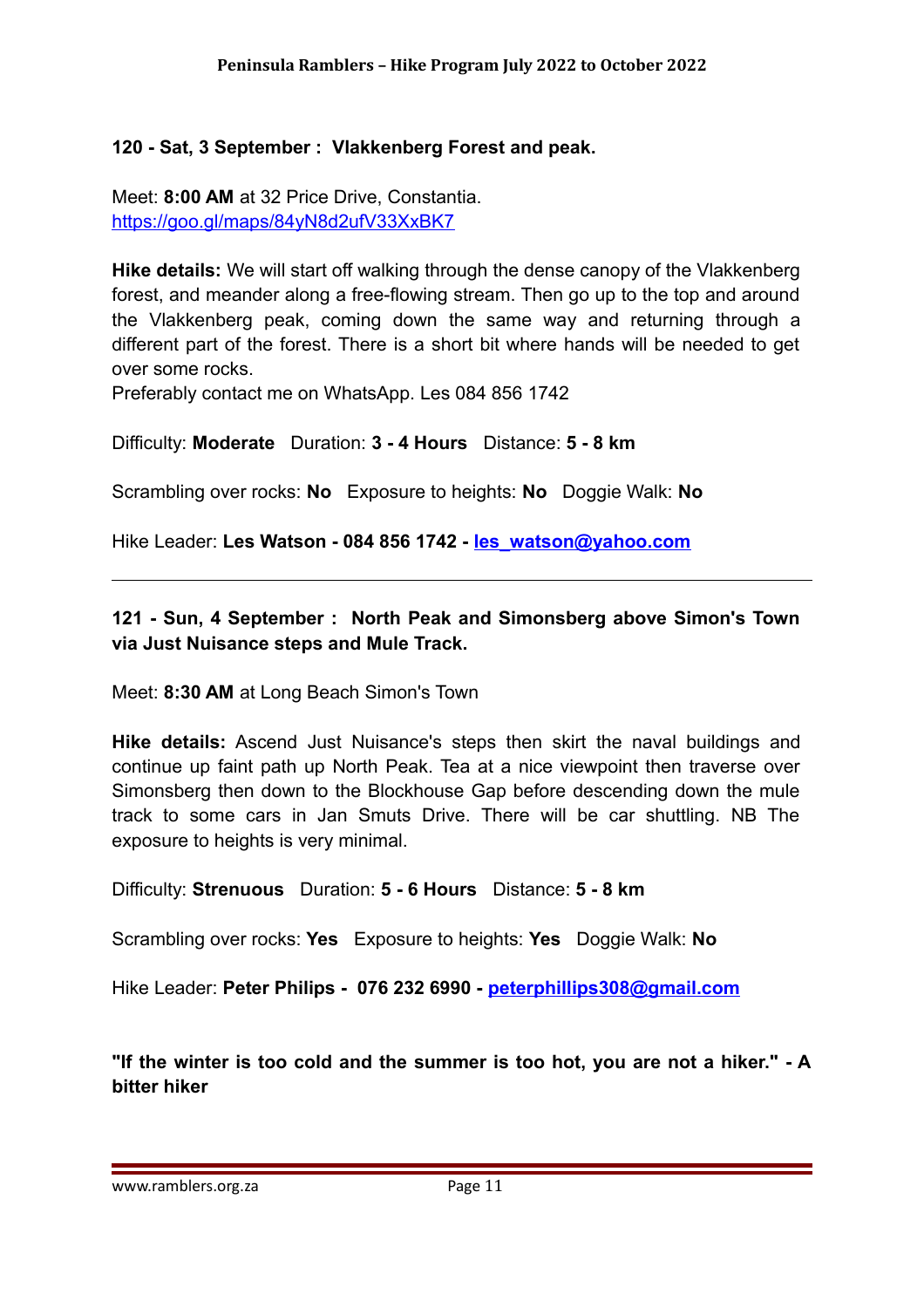#### **122 - Sat, 10 September : Along the Base of Noordhoek Peak**

Meet: **8:30 AM** at Parking opposite Cathedral Peak Hotel

**Hike details:** We walk up the Chapman's Peak path, then head left (away from Chapman's), all along the towering cliff's of Noordhoek Peak, to East Fort 7km!

Difficulty: **Strenuous** Duration: **4 - 5 Hours** Distance: **5 - 8 km**

Scrambling over rocks: **No** Exposure to heights: **No** Doggie Walk: **No**

Hike Leader: **Marco Bauer - 084 370 8855- [marco@brwm.co.za](mailto:marco@brwm.co.za) ----------------------------------------------------------------------------------------------------------------**

#### **123 - Sun, 11 September : Diagonal Ravine**

Meet: **8:30 AM** at at the end of Theresa Avenue in Camps Bay

**Hike details:** We head up to the pipe track, turn left towards Diagonal Ravine, start at Porcupine Ravine, all the way up to Valley of the Red Gods and circular back via Kasteelport. Heavy rain cancels.

Difficulty: **Strenuous** Duration: **5 - 6 Hours** Distance: **8 - 10 km**

Scrambling over rocks: **Yes** Exposure to heights: **Yes** Doggie Walk: **No**

Hike Leader: **Sándor Nagy - 082 082 0482 - [sandor.nagy@solestex.com](mailto:sandor.nagy@solestex.com)**

#### **124 - Sat, 17 September : Brakkloofrant**

Meet: **8:30 AM** at Parking area opposite Zip Print at the top of Second Avenue, Fish Hoek

**Hike details:** Up the steps to Elsies Peak trail, to the Brakkloof beacon and back.

Difficulty: **Moderate** Duration: **2 - 3 Hours** Distance: **Less than 5 km**

Scrambling over rocks: **No** Exposure to heights: **No** Doggie Walk: **Yes (with TMNP permit)**

Hike Leader: **Elizabeth Robinson - 083 765 2307 - [swiss.robinson@gmail.com](mailto:swiss.robinson@gmail.com)**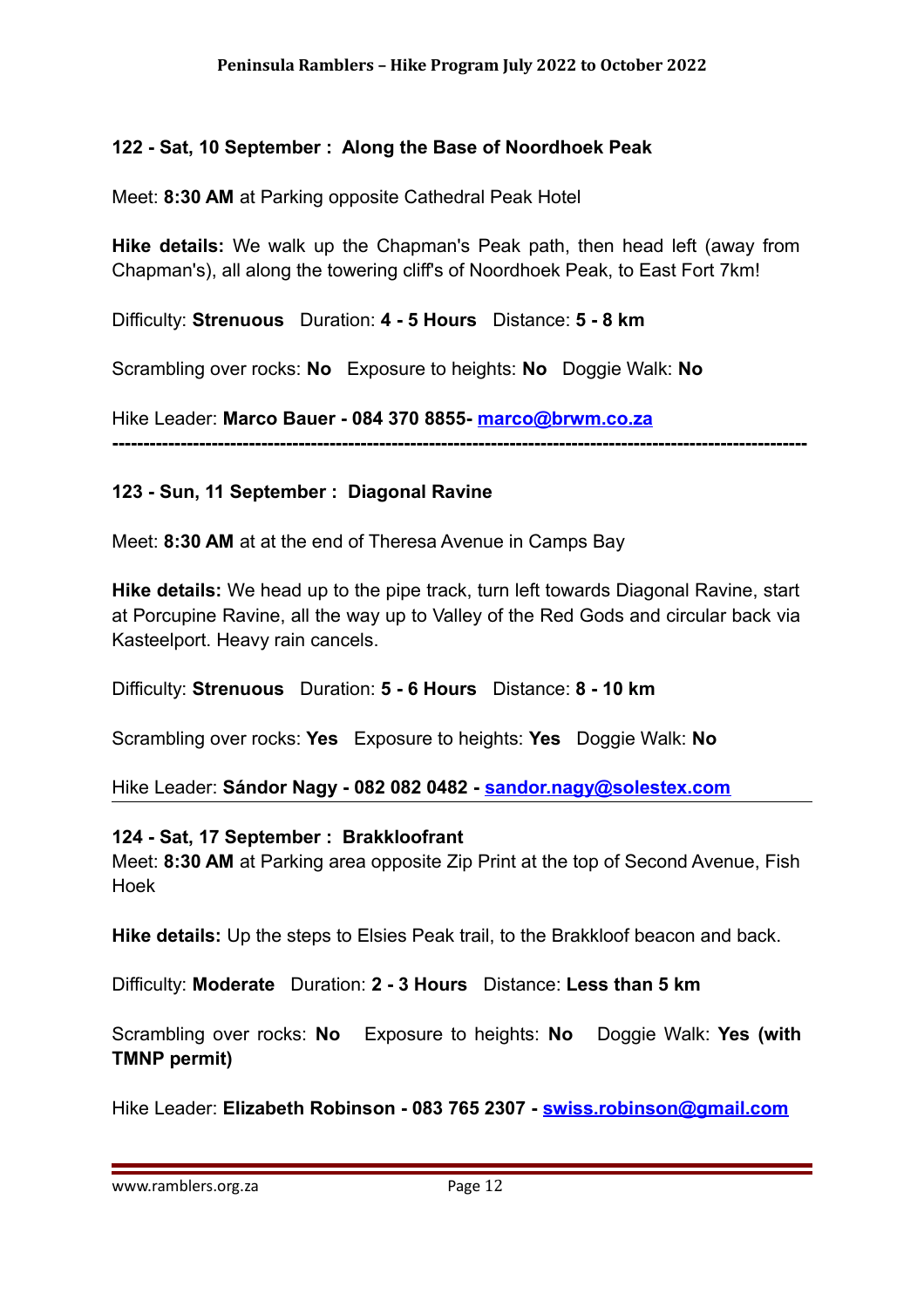#### **126 - Sat, 24 September : Silvermine**

Meet: **8:30 AM** at Meet at the 4 way Junction which intercepts Ou KaapseWeg and Silvermine Road. Parking on the curb.

**Hike details:** Walk to Topaz Way In old San Michel). Up Spitskop and down into the valley. Make a left turn towards Steenberg Plateau and down the path which meets up with the Jeep Track (near the picnic spot). We will follow the jeep track up and over as it winds itself back down to the 4 way junction.

Difficulty: **Moderate** Duration: **3 - 4 Hours** Distance: **5 - 8 km**

Scrambling over rocks: **No** Exposure to heights: **No** Doggie Walk: **No**

Hike Leader: **Lizette Leigh - 074 462 3496 - [limaleigh@gmail.com](mailto:limaleigh@gmail.com)**

**----------------------------------------------------------------------------------------------------------------**

#### **127 - Sun, 25 September : Klein Tuinkop and Maiden Peak**

Meet: **8:00 AM** at Sunbird Centre

**Hike details:** A pleasant hike through Silvermine East, but starting from the Noordhoek Valley

Difficulty: **Strenuous** Duration: **4 - 5 Hours** Distance: **8 - 10 km**

Scrambling over rocks: **Yes** Exposure to heights: **No** Doggie Walk: **No**

Hike Leader: **Max Brock - 082 938 4442 - [maxbrock@rondebosch.com](mailto:maxbrock@rondebosch.com)**

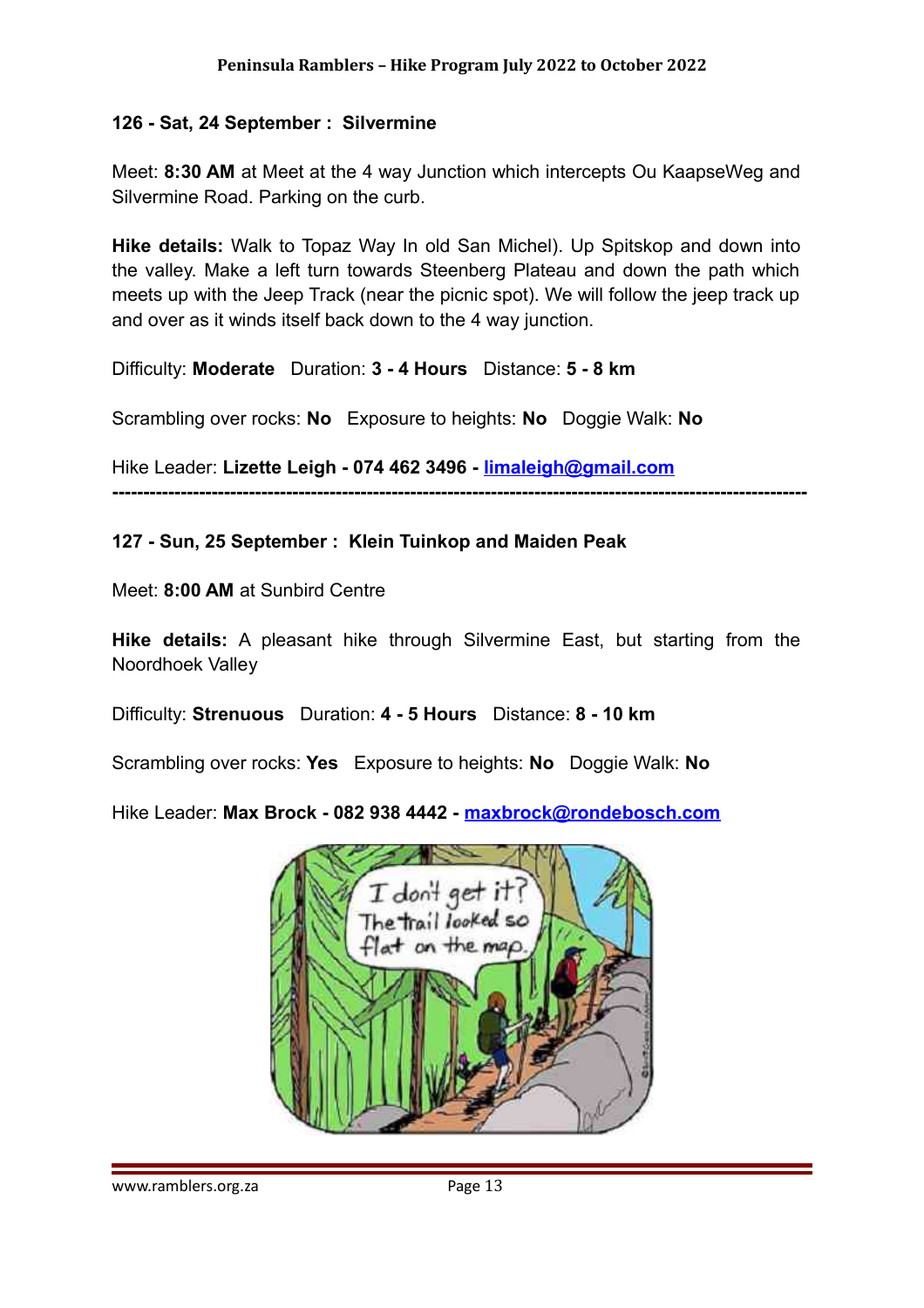#### **128 - Sat, 1 October : Princess Vlei Eco-Ramble**

Meet: **10:00 AM** at Princess Vlei Park on the M5 / Prince George Drive, between Southfield and Retreat / Grassy Park.

**Hike details:** An easy walk along the vlei, just over 5km. Learn about the cultural and ecological significance of the vlei and its current restoration. Bring gloves and a garbage bag if you wish to pick up litter along the way. Join us for lunch or coffee and spicy Koeksisters at the Jolly Carp Organic Market afterwards.

Difficulty: **Easy** Duration: **2 - 3 Hours** Distance: **Less than 5 km**

Scrambling over rocks: **No** Exposure to heights: **No** Doggie Walk: **Yes (without TMNP permit)**

Hike Leader: **Colleen Saunders - 083 450 9094 - [saundicollinda@gmail.com](mailto:saundicollinda@gmail.com)**

**----------------------------------------------------------------------------------------------------------------**

#### **129 - Sun, 2 October : Blackburn Ravine and Noordhoek Peak**

Meet: **8:00 AM** at Chapman's Peak Drive Turnaround Point

**Hike details:** From the parking lot we hike up to Chapman's Nek from where we proceed along the contour path in a northly direction. The very strenuous part comes when we ascend Blackburn Ravine and hike along the Skyline Path to Noordhoek Peak. We descend back to the Nek via a more direct route and then back down to the cars.

Difficulty: **Very strenuous** Duration: **6 Hours + (Whole Day)** Distance: **More than 10km**

Scrambling over rocks: **Yes** Exposure to heights: **No** Doggie Walk: **No**

Hike Leader: **Max Brock - 082 938 4442 - [maxbrock@rondebosch.com](mailto:maxbrock@rondebosch.com)**

**"Getting to the top is optional. Getting down is mandatory."** *Ed Viesturs*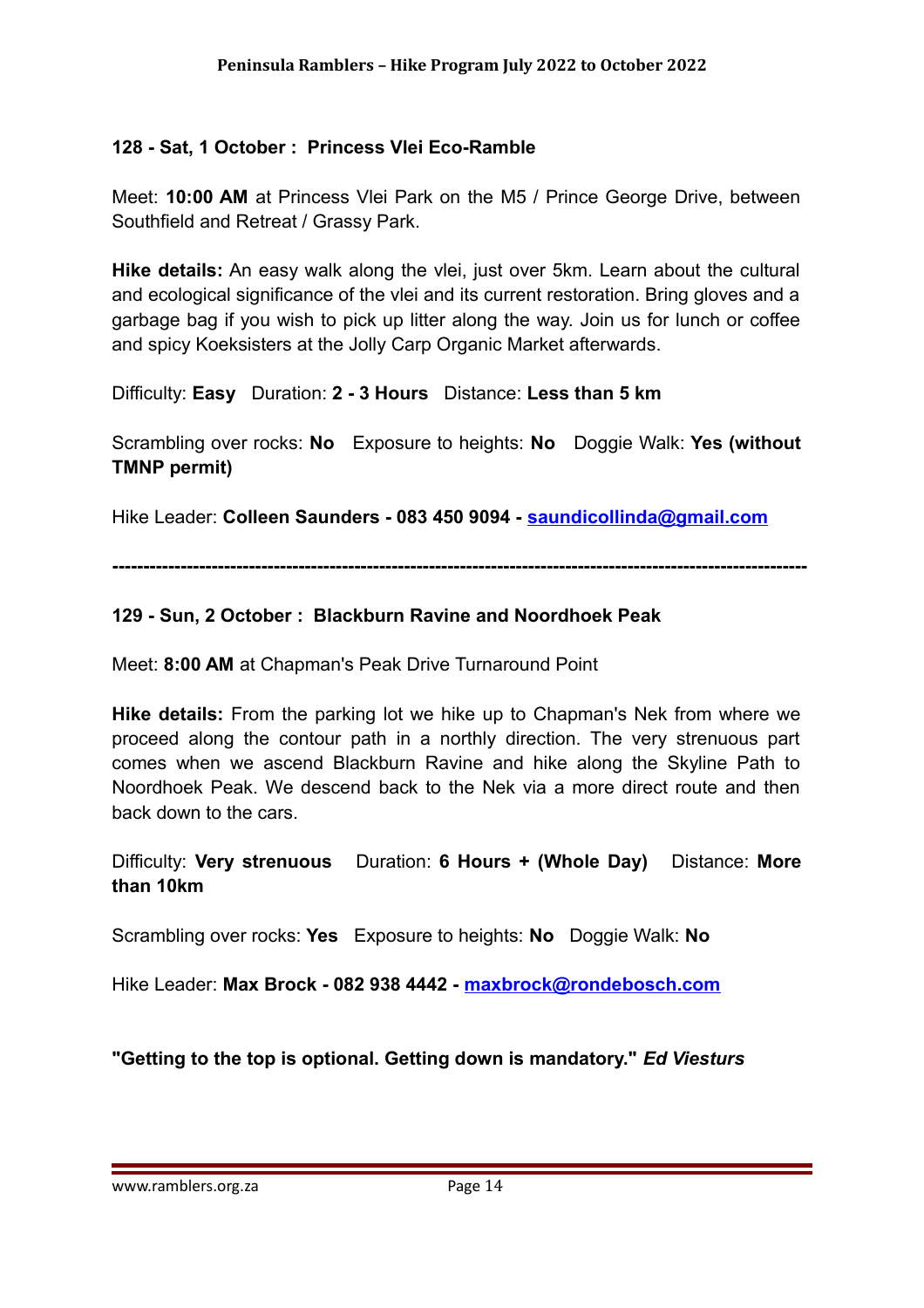#### **130 - Sat, 8 October : Chapmans Peak**

Meet: **8:30 AM** at We meet in the parking opposite the Chapmans Peak Hotel at the start of Chapmans Peak Drive. We will then take just a few cars to the hike starting point.

**Hike details:** A scenic walk there and back again with great views. Steep at the start.

Difficulty: **Strenuous** Duration: **3 - 4 Hours** Distance: **5 - 8 km**

Scrambling over rocks: **No** Exposure to heights: **No** Doggie Walk: **No**

Hike Leader: **Sándor Nagy - 082 082 0482 - [sandor.nagy@solestex.com](mailto:sandor.nagy@solestex.com)**

#### **131 - Sun, 9 October : Two Peaks Cape Point Reserve**

Meet: **8:00 AM** at 8am at parking inside of entrance gate.

**Hike details:** After meeting up we drive to the Buffelsfontein Visitor's Centre, park and start hiking. We walk to Kanonkop and then ascend Paulsberg. After tea we carry on northward to Judas Peak. Stunning views over False Bay. Then return to Buffelsfontein .

Difficulty: **Strenuous** Duration: **4 - 5 Hours** Distance: **8 - 10 km**

Scrambling over rocks: **No** Exposure to heights: **No** Doggie Walk: **No**

Hike Leader: **Ian Pearce - 084 6244 691 - [hounddog10g@gmail.com](mailto:hounddog10g@gmail.com)**

#### **Be prepared**

**Take enough water (at least a 1.5L bottle or two per person) and wear sunblock, proper hiking shoes, and a hat. Check that the weather is hikefriendly the night before and take a warm jacket for mountain hikes as conditions can change rapidly. If you're intending to take the [Cableway on](https://www.capetown.travel/member/table-mountain-aerial-cableway/)  [Table Mountain,](https://www.capetown.travel/member/table-mountain-aerial-cableway/) remember operation is weather-dependent. Check th[eTable](https://twitter.com/TableMountainCa)  [MountainTwitter](https://twitter.com/TableMountainCa) feed for the latest updates or call their weather line on +27 (0)21 424 8181.**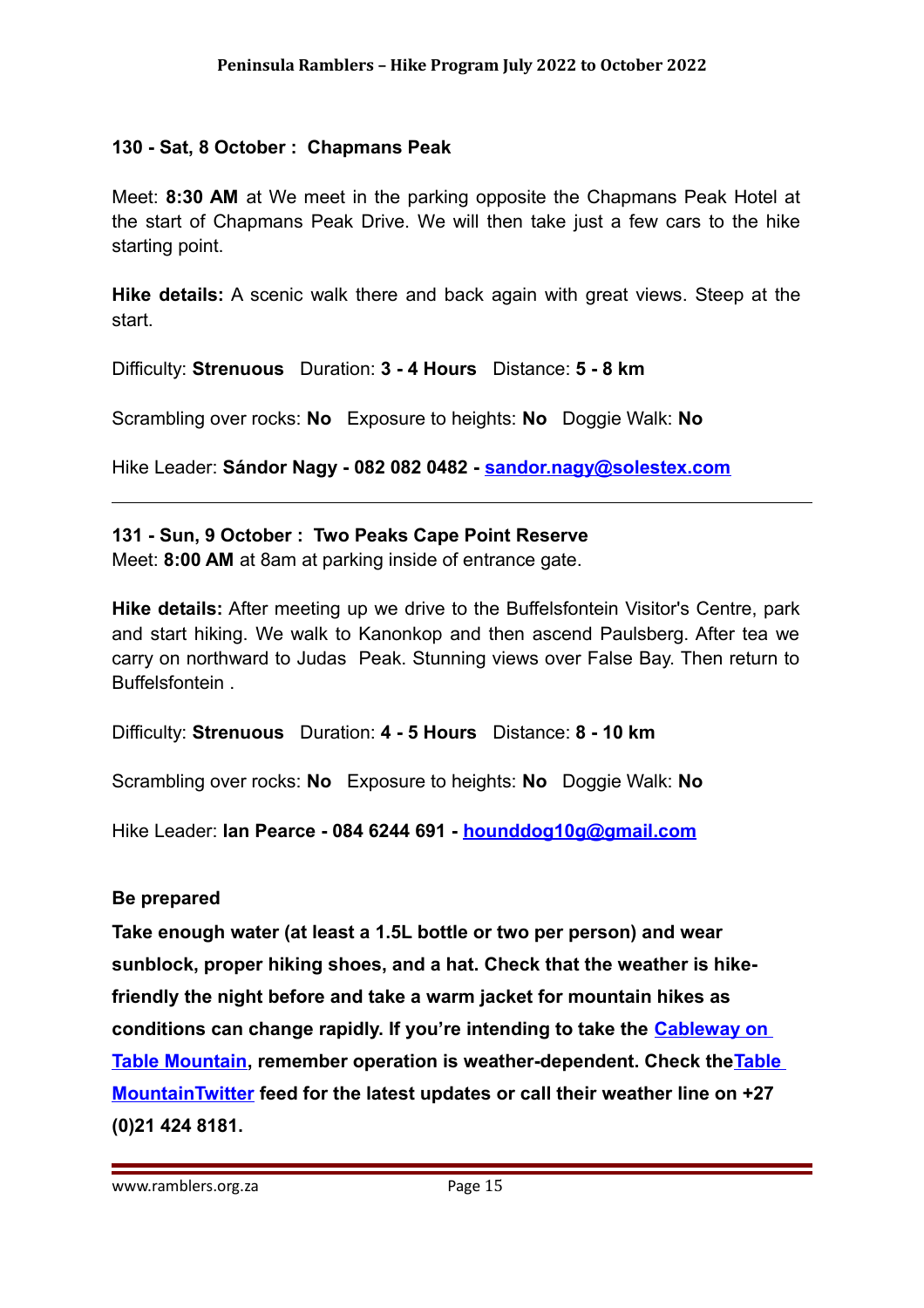#### **132 - Sat, 15 October : Cape Point Hike**

Meet: **8:30 AM** at Just inside the main gate at the entrance to the Cape Point nature reserve

**Hike details:** This hike, led by an historian who once worked and lived in the park (not me), will include input on the flora and fauna, some fascinating stories of the history and landscape of the area, and possibly swimming as well. Details to follow.

Difficulty: **Moderate** Duration: **5 - 6 Hours** Distance: **8 - 10 km**

Scrambling over rocks: **No** Exposure to heights: **No** Doggie Walk: **No**

Hike Leader: **Colleen Saunders - 083 450 9094 - [saundicollinda@gmail.com](mailto:saundicollinda@gmail.com)**

**----------------------------------------------------------------------------------------------------------------**

#### **133 - Sun, 16 October : The 3 Peaks Of Skoorsteenberg**

Meet: **8:00 AM** at Hout Bay Beach carpark outside gym where coffee shop was (opposite the Chapman's Peak Hotel). Will take the necessary cars up to the top of Baviaanskloof Road.

**Hike details:** Hike to a waterfall then up to the Hoeriekwagga path. Follow the latter to the tar post office road then head towards Skoorsteenberg. Visit 2 peaks on the first ridge, one with a trig beacon and then climb the peak where the second trig beacon is. Visiting the second trig beacon is optional. Descend via the Baviaanskloof path. The scrambling and exposure to heights is not at all serious.

Difficulty: **Strenuous** Duration: **5 - 6 Hours** Distance: **More than 10km**

Scrambling over rocks: **Yes** Exposure to heights: **Yes** Doggie Walk: **No**

Hike Leader: **Peter Philips - 076 232 6990 - [peterphillips308@gmail.com](mailto:peterphillips308@gmail.com)**

#### **Don't hike alone**

**A party size of four is recommended and if you're travelling alone, hike with a guide like [Hike Table Mountain,](https://www.capetown.travel/member/hike-table-mountain-2) [Table Mountain Treks and Tours](https://www.capetown.travel/member/table-mountain-treks-and-tours) or [Mother City](https://www.capetown.travel/member/mother-city-hikers) [Hikers.](https://www.capetown.travel/member/mother-city-hikers) Don't split up—rather take the pace of the slowest member.**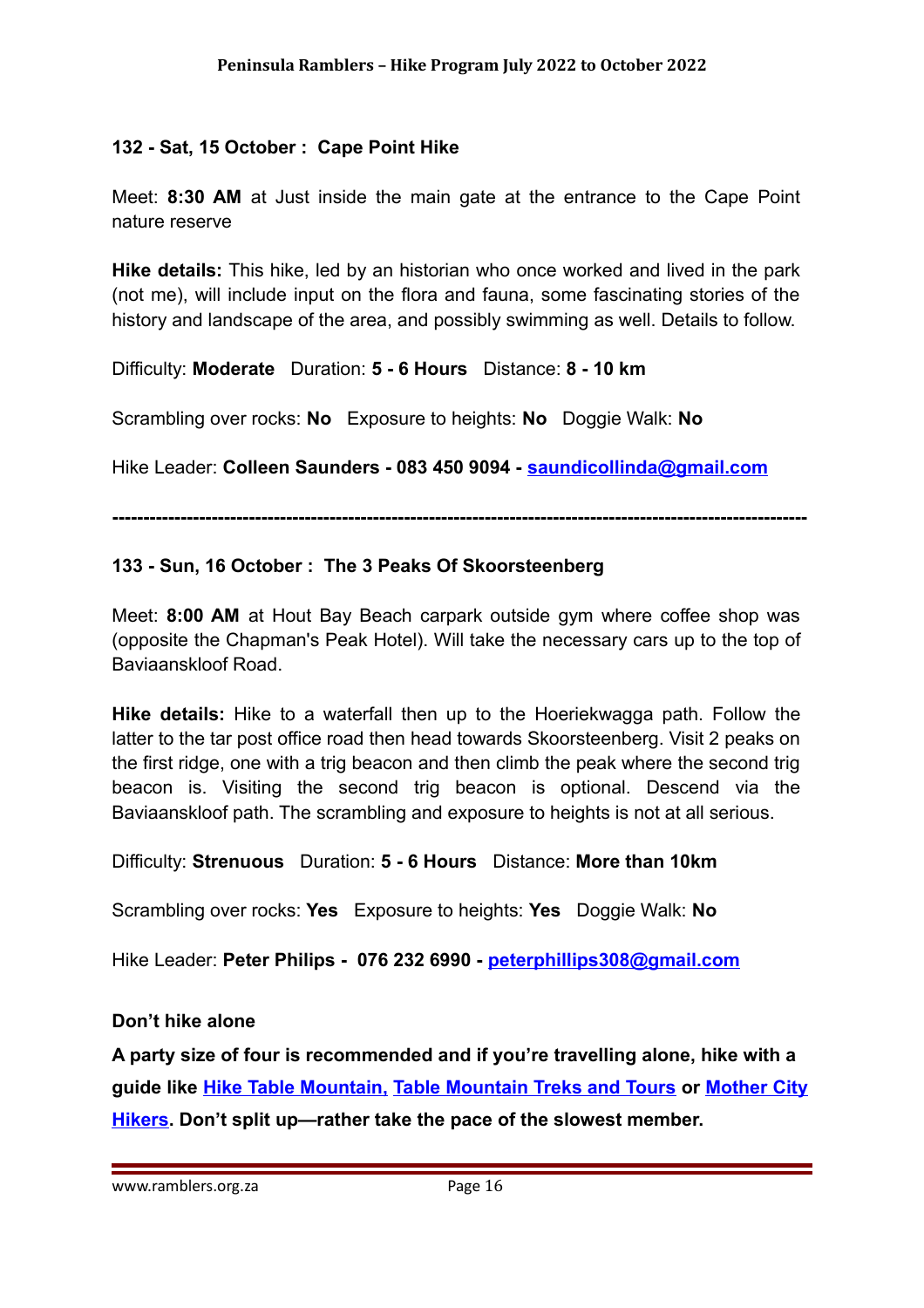#### **134 - Sat, 22 October : Silvermine Hidden Treasures**

Meet: **8:00 AM** at Gate 2 (Sivermine East) parking area, near the toilets.

**Hike details:** The treasures are a lily pond, a waterfall and a cave. The steps down the waterfall are steep and the last 20 minutes on the jeep track is uphill and hot, so save some water!

Difficulty: **Moderate** Duration: **3 - 4 Hours** Distance: **5 - 8 km**

Scrambling over rocks: **No** Exposure to heights: **No** Doggie Walk: **Yes (with TMNP permit)**

Hike Leader: **Elizabeth Robinson - 083 765 2307 - [swiss.robinson@gmail.com](mailto:swiss.robinson@gmail.com)**

**----------------------------------------------------------------------------------------------------------------**

#### **135 - Sun, 23 October : Reserve Peak**

Meet: **8:00 AM** at Cecelia Forest Car Park

**Hike details:** We hike from Cecelia to Nursery Ravine and ascend. Then through Ash Valley to Reserve Peak. I recall reaching the peak being a little rough some years ago but we are Ramblers and we dont scare easily do we? After lunch we will return on the Jeep track and down Cecelia Ridge.

Difficulty: **Strenuous** Duration: **5 - 6 Hours** Distance: **More than 10km**

Scrambling over rocks: **Yes** Exposure to heights: **No** Doggie Walk: **No**

Hike Leader: **Ian Pearce - 084 6244 691 - [hounddog10g@gmail.com](mailto:hounddog10g@gmail.com)**

#### **Tell somebody & plan ahead**

**Always inform someone at your hotel or in your family of your intended route and your expected time of return. Check a map of your hike before setting off so you are sure where you need to go. Always take the well-trodden path and look out for small painted footprints or piles of rocks (Cairns) to verify you're on the right track.**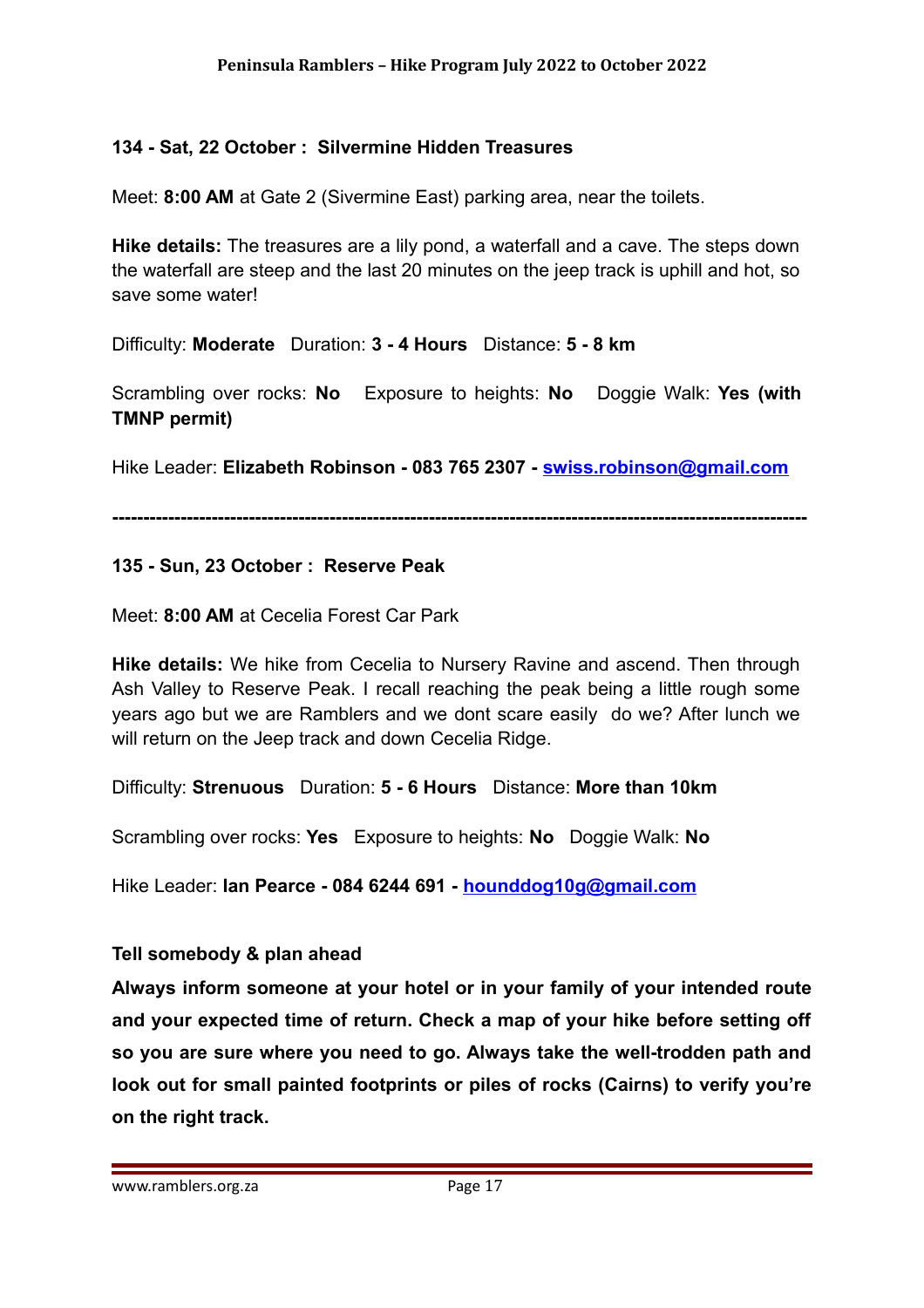#### **136 - Sat, 29 October : Tokai Doggy Walk**

Meet: **9:00 AM** at Lower Tokai Park Parking Area, Orpen Rd Tokai, next to Tokai Lion's Club (just past the Range).

**Hike details:** Easy romp for dogs with sociable owners. Lots of squirrels to chase, sticks to fetch, and rivers and pools to splash in, water permitting. Treat your human to coffee along the way, payable by card only.

Difficulty: **Easy** Duration: **2 - 3 Hours** Distance: **Less than 5 km**

Scrambling over rocks: **No** Exposure to heights: **No** Doggie Walk: **Yes (with TMNP permit)**

Hike Leader: **Colleen Saunders - 083 450 9094 - [saundicollinda@gmail.com](mailto:saundicollinda@gmail.com)**

**137 - Sun, 30 October : Black Hill**

Meet: **8:00 AM** at Black Hill Parking

**Hike details:** A circular route (kind of) with a deviation up the Roodeberg Peak. We will not be close to either of the dams. On the Slingsby map it is part of what is referred to as the Jonkersdam Trails.

Difficulty: **Moderate** Duration: **3 - 4 Hours** Distance: **5 - 8 km**

Scrambling over rocks: **No** Exposure to heights: **No** Doggie Walk: **Yes (with TMNP permit)**

Hike Leader: **Lizette Leigh - 074 462 3496 - [limaleigh@gmail.com](mailto:limaleigh@gmail.com)**

#### **Be responsible**

**Please don't litter, feed any animals, or disturb the wildlife on your hike. Be considerate of others and don't play loud music. Smoking or lighting any kind of fire endangers the area and should be avoided.**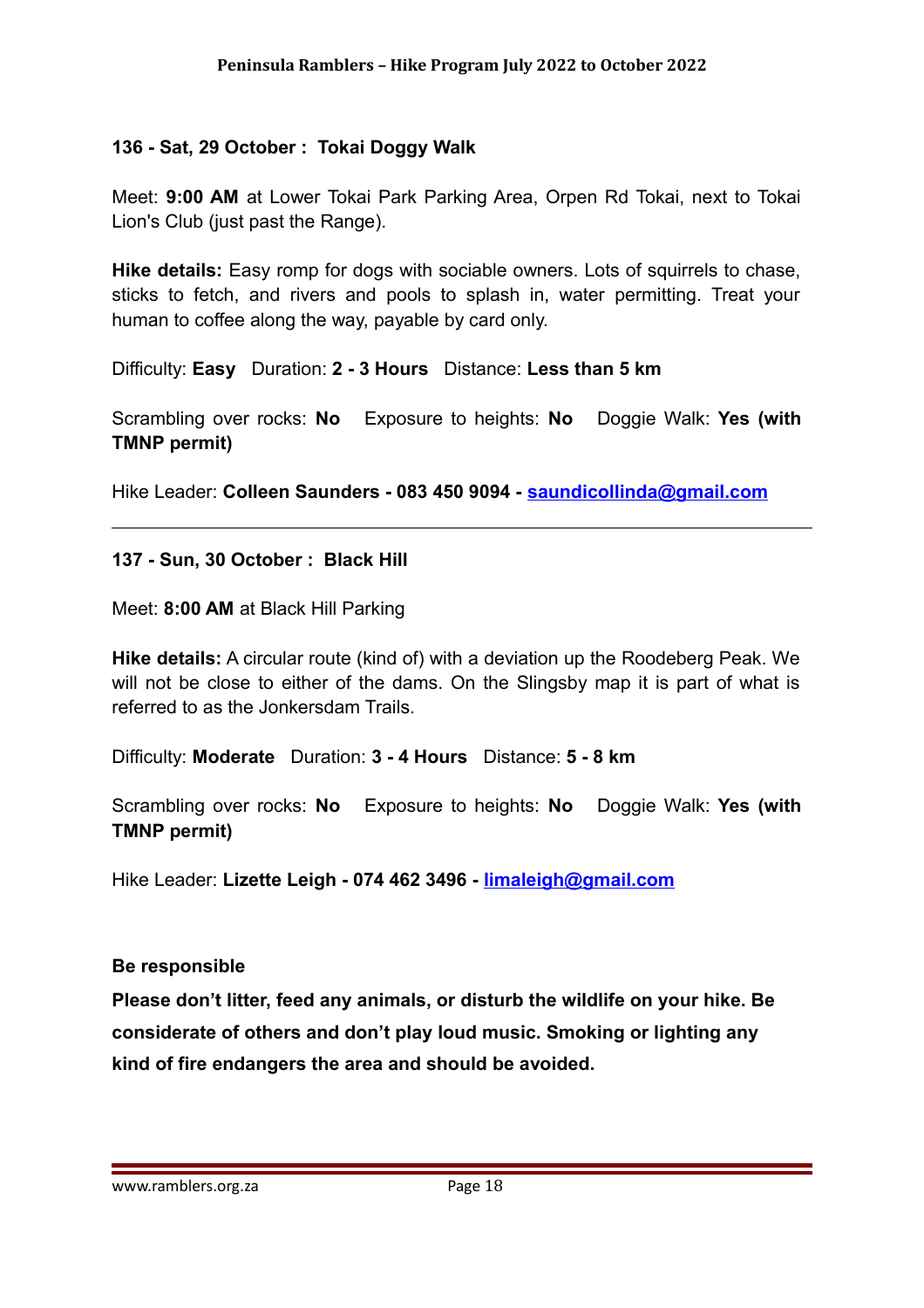# PENINSULA RAMBLINGS



**A message from our Chairlady**

Dear fellow ramblers,

75 and still going strong. I am very proud to be the chair of such a vibrant club and the wonderful picnic we had in Silvermine is testament to the spirit of the club. What a fabulous day ,weather and camaraderie wise. Thanks to everyone that joined us and the professional way the hikes were conducted with 3 groups enjoying the spectacular scenery. A fourth group of 4 hikers did their own thing as they misread the meeting place but we all got together in the end and had a superb day. Thanks to the Brock family for putting so much into the day and leading the hikes. It was so special having the founders daughter and niece with us and many long term members sharing the history of the club.

We have been so lucky with an extended summertime but winter is definitely with us now. We can look forward to some wonderful hikes in the next programme and it is so heartening to see more hike leaders that have come forward to lead. A huge thanks to you all and I am sure you will agree it is an exciting programme.

Welcome to all new members and I look forward to meeting you all at the various hikes and social programmes. Please send me any ideas you have for different hikes and social gatherings. We are only as strong as our members and welcome any ideas to improve our club.

#### **C h a i r l a d y: G l e n d a D o l l e r 07 8 2 92 24 7 7 o r g l e n d a d o l l e r @ g m a i l . c o m**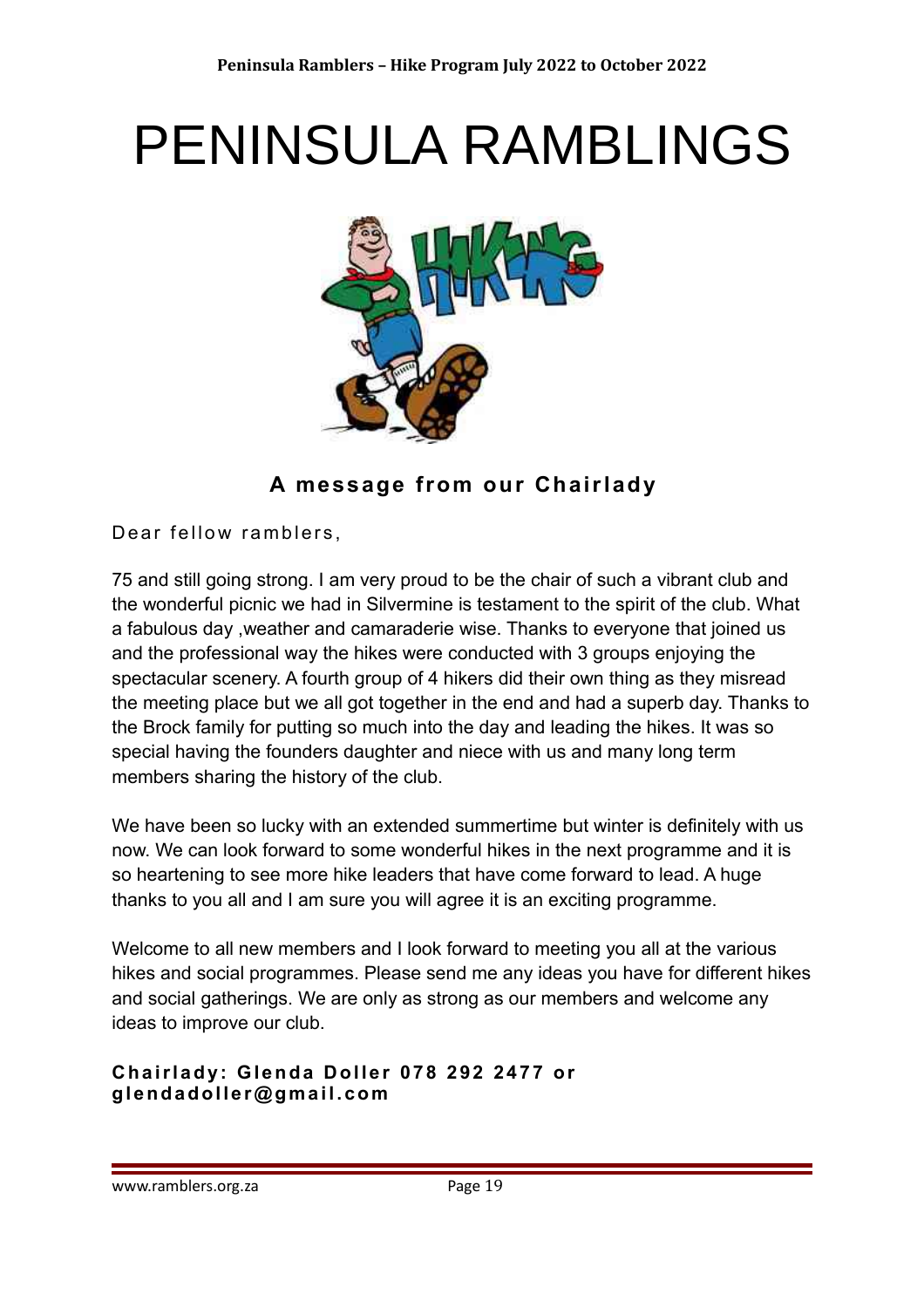*A very warm welcome to our new Members*

*BRIGITTA GAYLARD CAROLYN HAMILTON-SMITH LIZETTE LEIGH DIANE MACDONALD HELEN MITCHELL AMANDA RISI NOEL TOWERS* 

*May you have a wonderful time with us*

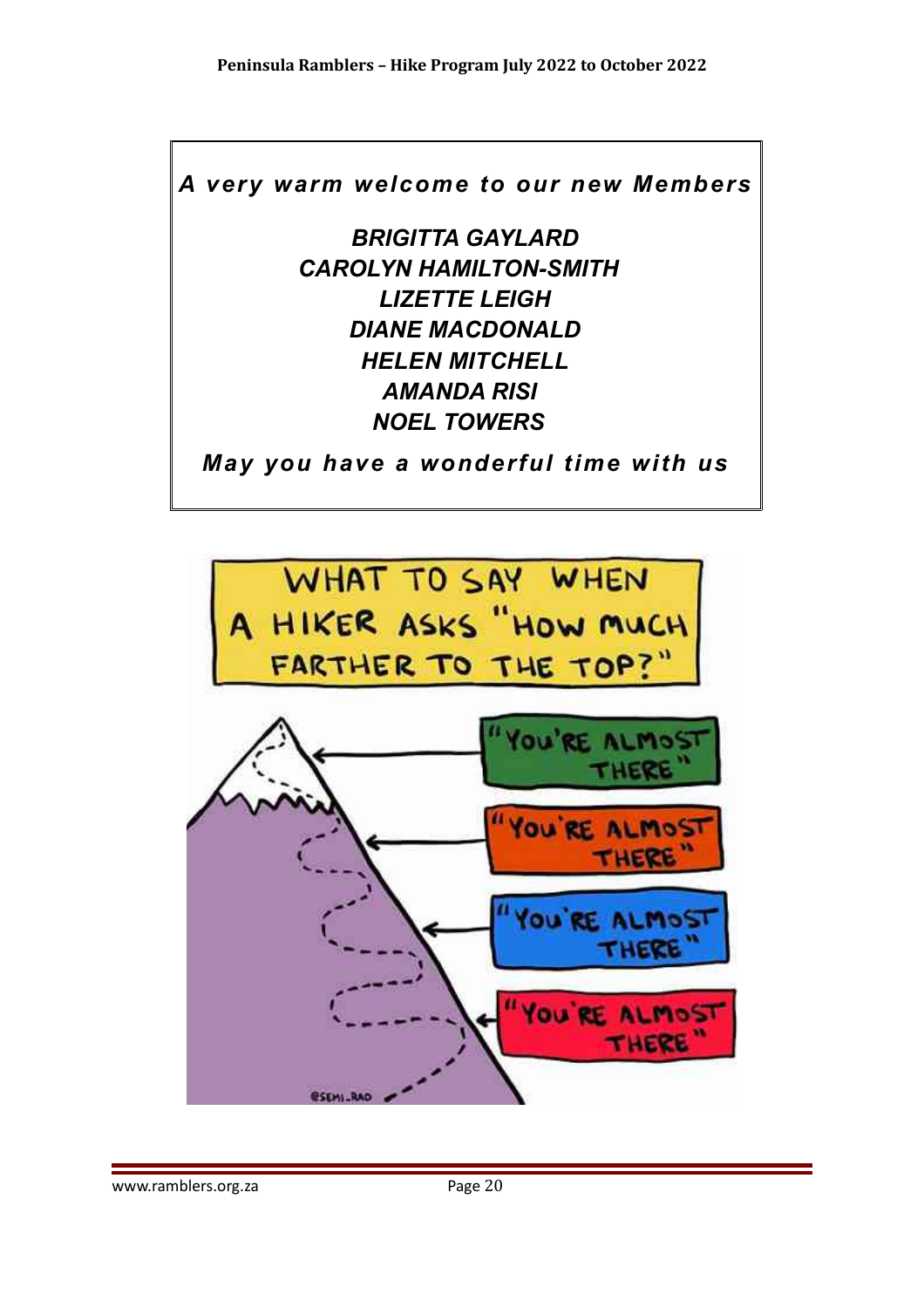## Hike Reports & News



#### Membership Fees

It's time that we all pay our **annual subscriptions**: Please make payment (Ordinary Members R100 and Family Members R130 and a registration fee of R30) to Standard Bank Rondebosch: 051001 Account: 073603201 using YOUR name and the word "subs" as the reference. A few people have already paid unsolicited – thank you very much.

#### **Know what to do in an emergency**

**In the event of injury or other serious trouble stay in one place and find shelter. Do not move the injured person unless they are in a dangerous position. Do not leave the injured person alone—if possible send two people for help, while one person stays behind. Make a detailed note of where the injured person is, and look out for landmarks to navigate back to the spot. In the event of snakebite, immobilize the person and lay them flat on their back. Do not give them food or water. Get help and keep the victim very calm shock and adrenaline is a major factor in the progression of snake bite symptoms. In the event of contact with the blister bush, cover the area from sunlight to avoid skin irritations and the eruption of blisters.**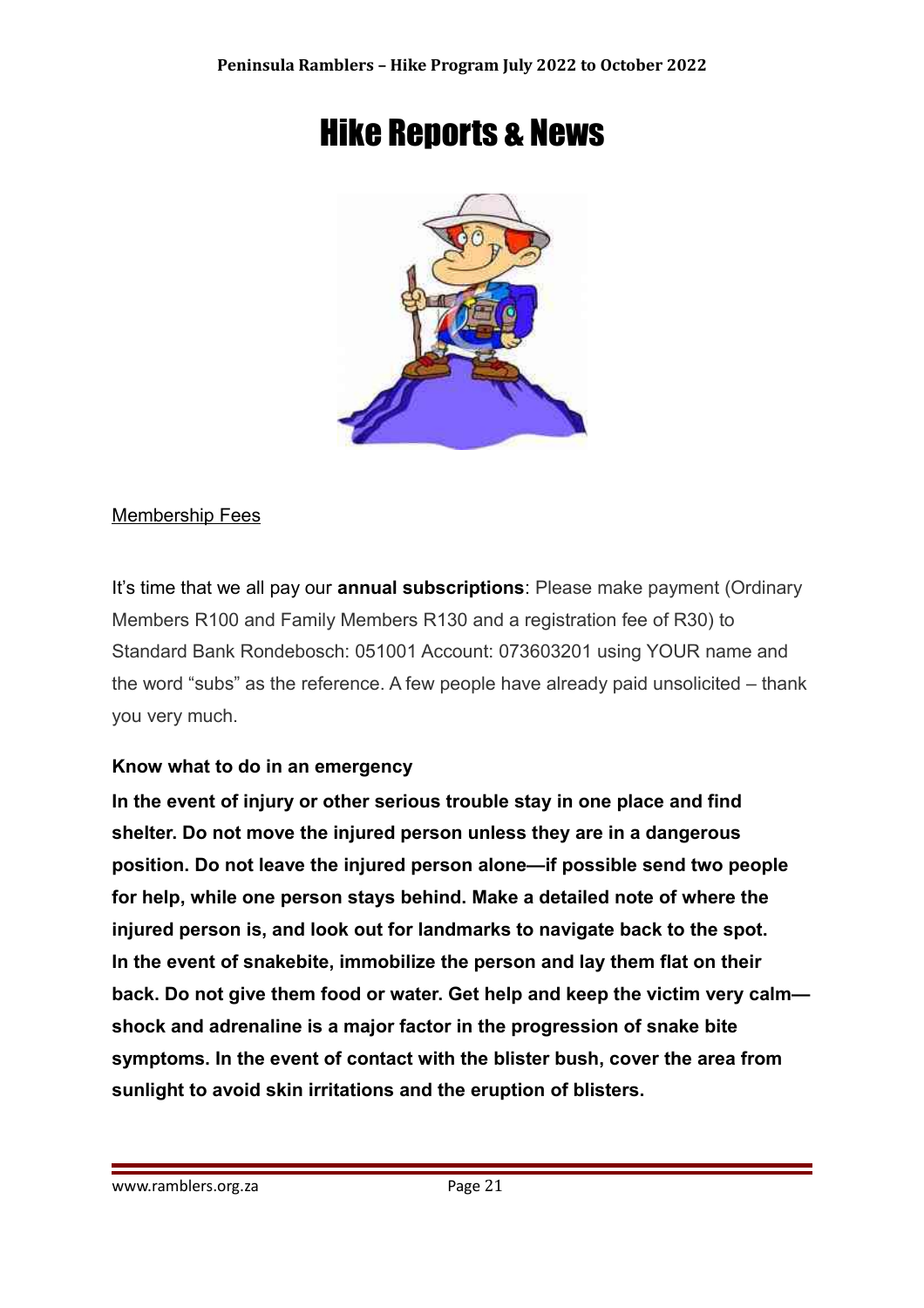

Save these emergency numbers on your phone: **Emergencies:** +27 (0)21 480 7700 **Table Mountain National Park:** +27 (0)21 957 4700 **Wilderness Search and Rescue:** +27 (0)21 937 0300 **Cape Town Tourism:** +27 (0)861 322 223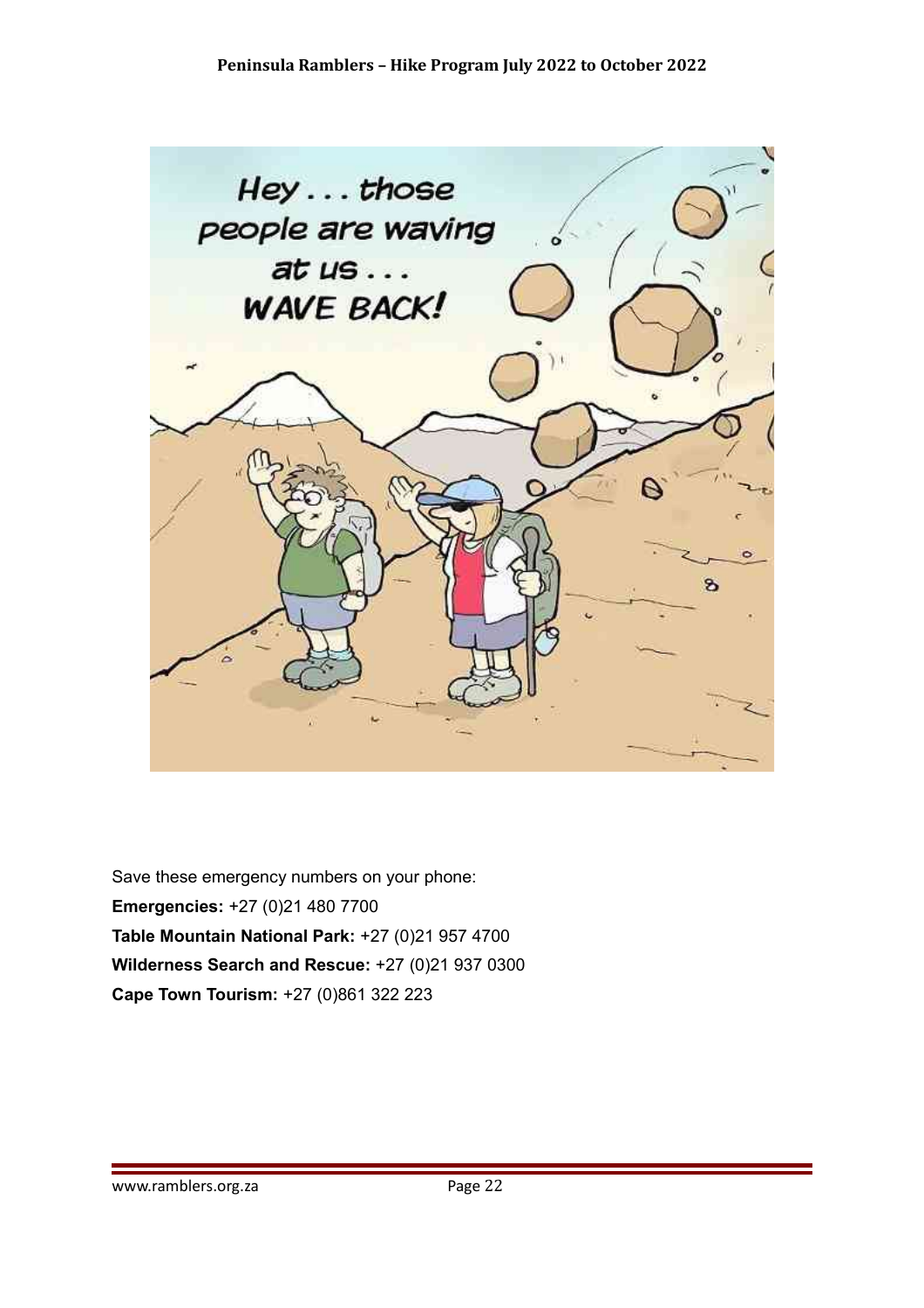#### Winter vegetable & lentil soup By [Sara Buenfeld](https://www.bbcgoodfood.com/author/sarabuenfeld)

- Preparation and cooking time
	- Prep:10 mins
	- Cook:30 mins
- Easy
- Serves 2

When it's cold outside, treat yourself to a healthy homemade vegetable soup, packed with immunity-supporting vitamin C and four of your 5-a-day

#### **Ingredients**

- 85g dried red lentils
- 2 carrots, quartered lengthways then diced
- 3 sticks celery, sliced
- 2 small leeks, sliced
- 2 tbsp tomato purée
- 1 tbsp fresh thyme leaves
- 3 large garlic cloves, chopped
- 1 tbsp vegetable bouillon powder
- 1 heaped tsp ground coriander

#### **Method**

• STEP 1

Tip all the ingredients into a large pan. Pour over 1½ litres boiling water, then stir well.

• STEP 2

Cover and leave to simmer for 30 mins until the vegetables and lentils are tender.

• STEP 3

Ladle into bowls and eat straightaway, or if you like a really thick texture, blitz a third of the soup with a hand blender or in a [food processor.](https://www.bbcgoodfood.com/review/best-food-processors)

www.ramblers.org.za Page 23